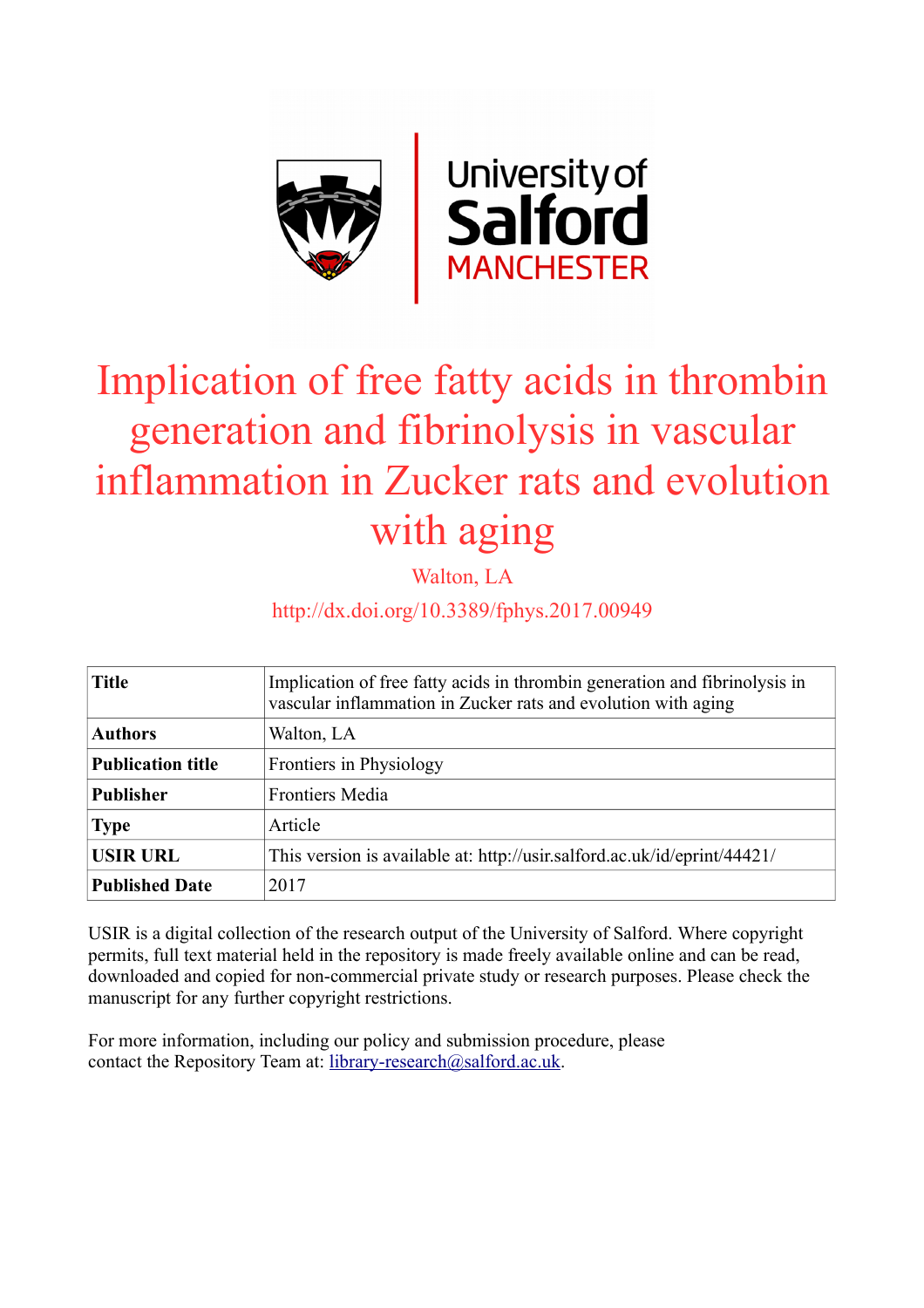# **Implication of free fatty acids in thrombin generation and**

# **fibrinolysis in vascular inflammation in aged Zucker rats and**

# **evolution with aging**

- 4 Jérémy Lagrange<sup>1,2,3</sup>, Mélusine Didelot<sup>1,2</sup>, Amel Mohamadi<sup>1,2</sup>, Lucy A. Walton<sup>4</sup>, Saartje
- 5 Bloemen<sup>5</sup>, Bas de Laat<sup>5</sup>, Huguette Louis<sup>1,2</sup>, Simon N. Thornton<sup>1,2</sup>, Brian Derby<sup>6</sup>, Michael J.
- 6 Sherratt<sup>7</sup>, Bruno Fève<sup>8,9,10</sup>, Pascal Challande<sup>11,12</sup>, Riaz Akhtar<sup>13</sup>, J. Kennedy Cruickshank<sup>14</sup>,
- Patrick Lacolley<sup>1,2,15\*</sup>, Véronique Regnault<sup>1,2,15\*</sup>
- 
- <sup>1</sup> INSERM, U1116, Faculté de Médecine, Vandœuvre-lès-Nancy, France.
- <sup>2</sup> Université de Lorraine, Nancy, France.
- <sup>3</sup> Center for Thrombosis and Hemostasis, University Medical Center Mainz, Mainz, Germany
- 12 <sup>4</sup> Institute of Cardiovascular Sciences, Faculty of Medical and Human Sciences, The
- University of Manchester, UK.
- <sup>5</sup> Synapse Research Institute, Cardiovascular Research Institute Maastricht, Maastricht
- University Medical Center, Maastricht, NL.
- 16 <sup>6</sup> School of Materials, The University of Manchester, Manchester, UK.
- <sup>7</sup> Institute of Inflammation and Repair, Faculty of Medical and Human Sciences, Stopford
- Building, The University of Manchester, Manchester, UK.
- <sup>8</sup> Centre de Recherche Saint-Antoine INSERM-Université Pierre et Marie Curie, UMR\_S938,
- U938, Paris, France.
- 21 <sup>9</sup> Institut Hospitalo-Universitaire ICAN, Paris, France.
- 22 <sup>10</sup> Assistance-Publique des Hôpitaux de Paris, Service d'Endocrinologie, Hôpital Saint-
- Antoine, Paris, France.
- 24 <sup>11</sup> UPMC, University of Paris, Paris, France.
- <sup>12</sup> CNRS, UMR 7190, Paris, France.
- <sup>13</sup> Centre for Materials and Structures, School of Engineering, University of Liverpool, UK.
- Diabetes & Cardiovascular Medicine, Nutritional Sciences Division, King's College
- London, Franklin Wilkins Building, London, UK.
- <sup>15</sup> CHRU Nancy, Vandœuvre-lès-Nancy, France.
- 
- \* These authors contributed equally to this work.
- 
- **Short title**: Fatty acids in thrombin generation and vascular inflammation in aging
- Text: 5789 words
- Abstract: 251 words
- Tables and Figures: 1 table and 4 figures
- 
- Corresponding author : Veronique Regnault, Inserm U1116, Faculté de Médecine, 9 avenue
- de la forêt de Haye, 54500 Vandoeuvre-les-Nancy, France. Tel 33 3 83683470, Fax 33 3
- 83683639; mail: [veronique.regnault@inserm.fr](mailto:veronique.regnault@inserm.fr)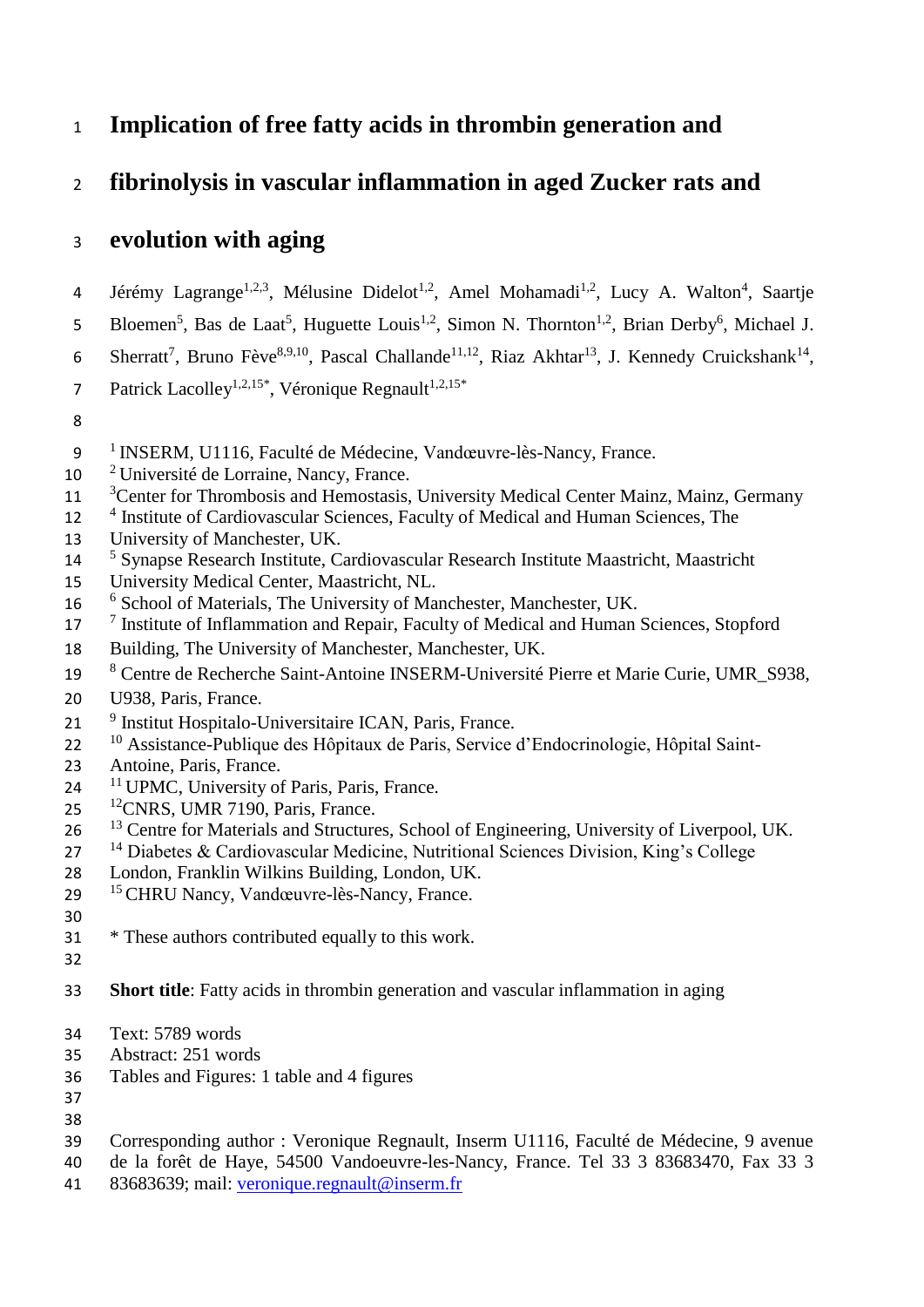**Summary.** *Background:* The metabolic syndrome (MetS) and aging are associated with modifications in blood coagulation factors, vascular inflammation, and increased risk of thrombosis. *Objectives:* Our aim was to determine concomitant changes in thrombin generation in the blood compartment and at the surface of vascular smooth muscle cells (VSMCs) and its interplay with adipokines, free fatty acids and metalloproteinases (MMPs) in obese Zucker rats that share features of the human MetS. *Methods:* Obese and age-matched lean Zucker rats were compared at 25 and 80 weeks of age. Thrombin generation was assessed by calibrated automated thrombography (CAT). *Results:* Endogenous thrombin potential (ETP) was increased in obese rats independent of platelets and age. Clot half-lysis time was delayed with obesity and age. Interleukin (IL)-1β and IL-13 were increased with obesity and age respectively. Addition of exogenous fibrinogen, leptin, linoleic or palmitic acid increased thrombin generation in plasma whereas adiponectin had an opposite effect. ETP was increased at the surface of VSMCs from obese rats and addition of exogenous palmitic acid further enhanced ETP values. Gelatinase activity was increased in aorta at both ages in obese rats and MMP-2 activity was increased in VSMCs from obese rats. *Conclusions:* Our study demonstrated in MetS an early prothrombotic phenotype of the blood compartment reinforced by procoagulant properties of dedifferentiated and inflammatory VSMCs. Mechanisms involved (1) increased fibrinogen and impaired fibrinolysis and (2) increased saturated fatty acids responsible for additive procoagulant effects. Whether specifically targeting this hypercoagulability using direct thrombin inhibitors would improve outcome in MetS is worth investigating.

|  |  | 64 Keywords: vascular aging, blood coagulation test, obesity, fatty acids, thrombin generation. |  |  |  |
|--|--|-------------------------------------------------------------------------------------------------|--|--|--|
|  |  |                                                                                                 |  |  |  |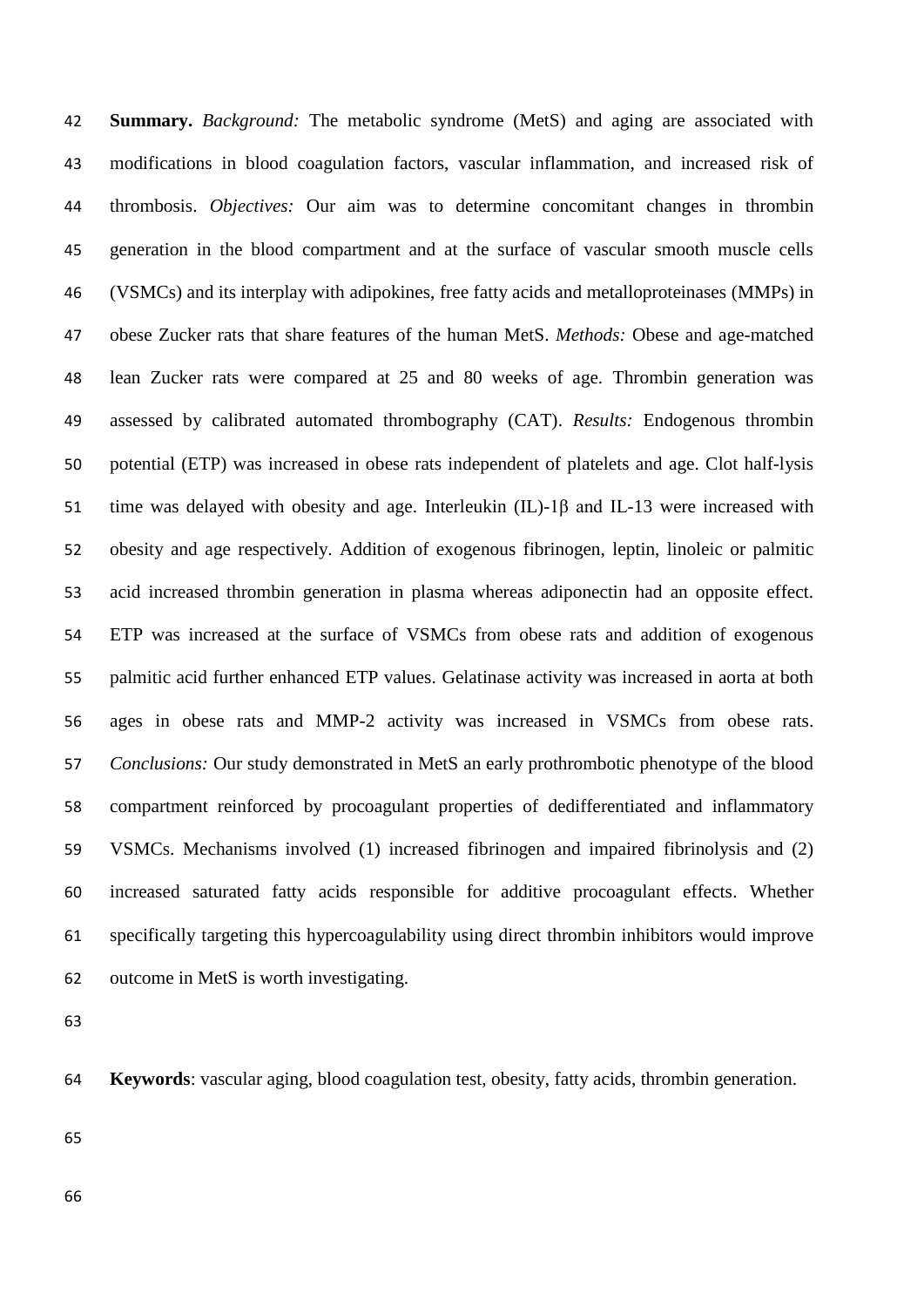#### **Introduction**

 Atherothrombotic events and venous thromboembolism are associated with the metabolic syndrome (MetS), a cluster of risk factors for cardiovascular disease including insulin resistance (IR), abdominal adiposity, dyslipidemia, and hypertension (Dandona et al., 2005). Likewise, obesity is causally related to the high prevalence of MetS. Inflammation in MetS results in endothelial dysfunction and increased arterial stiffness (Weiss et al., 2013), probably through the action of matrix metalloproteinases (MMPs) (Halcox et al., 2009). Aging is also associated with intimal thickening, breaks in the internal elastic lamina and impaired endothelial function leading to increased arterial stiffness (Wang et al., 1996).

 A further cascade of obesity-induced chronic inflammation leads to increased tissue factor (TF) (Samad et al., 2001) through the NF-κB pathway (Sonnenberg et al., 2004). Von Willebrand factor (VWF) participates in the prothrombotic state found in MetS (Lim et al., 2004). Total thrombin generation and platelet reactivity are increased in type 2 diabetes and older obese women (Beijers et al., 2010). Furthermore, as far as fibrinolysis is concerned, chronic inflammation, abdominal obesity, and IR all increase plasminogen activator inhibitor-82 1 (PAI-1) production, so reducing plasminogen conversion and leading to a hypofibrinolytic state (Alessi and Juhan-Vague, 2008; Suehiro et al., 2012).

 Adipokine levels (adiponectin, leptin) as well as free fatty acid (FFA) metabolism are changed significantly in MetS (Matsuzawa et al., 2004; Wakil and Abu-Elheiga, 2009). Both are known also to be directly or indirectly implicated in haemostasis and increased thrombosis (Konstantinides et al., 2001; Restituto et al., 2010). Since haemostasis is modified in the MetS and during aging our hypothesis is that MetS, the related adipokines, and FFAs have a major impact on haemostasis changes, increased thrombotic risk and worsen the vascular phenotype. A major challenge is to elucidate the mechanisms leading to increased thrombosis during MetS and in the natural course of aging, and how they are related to the interaction between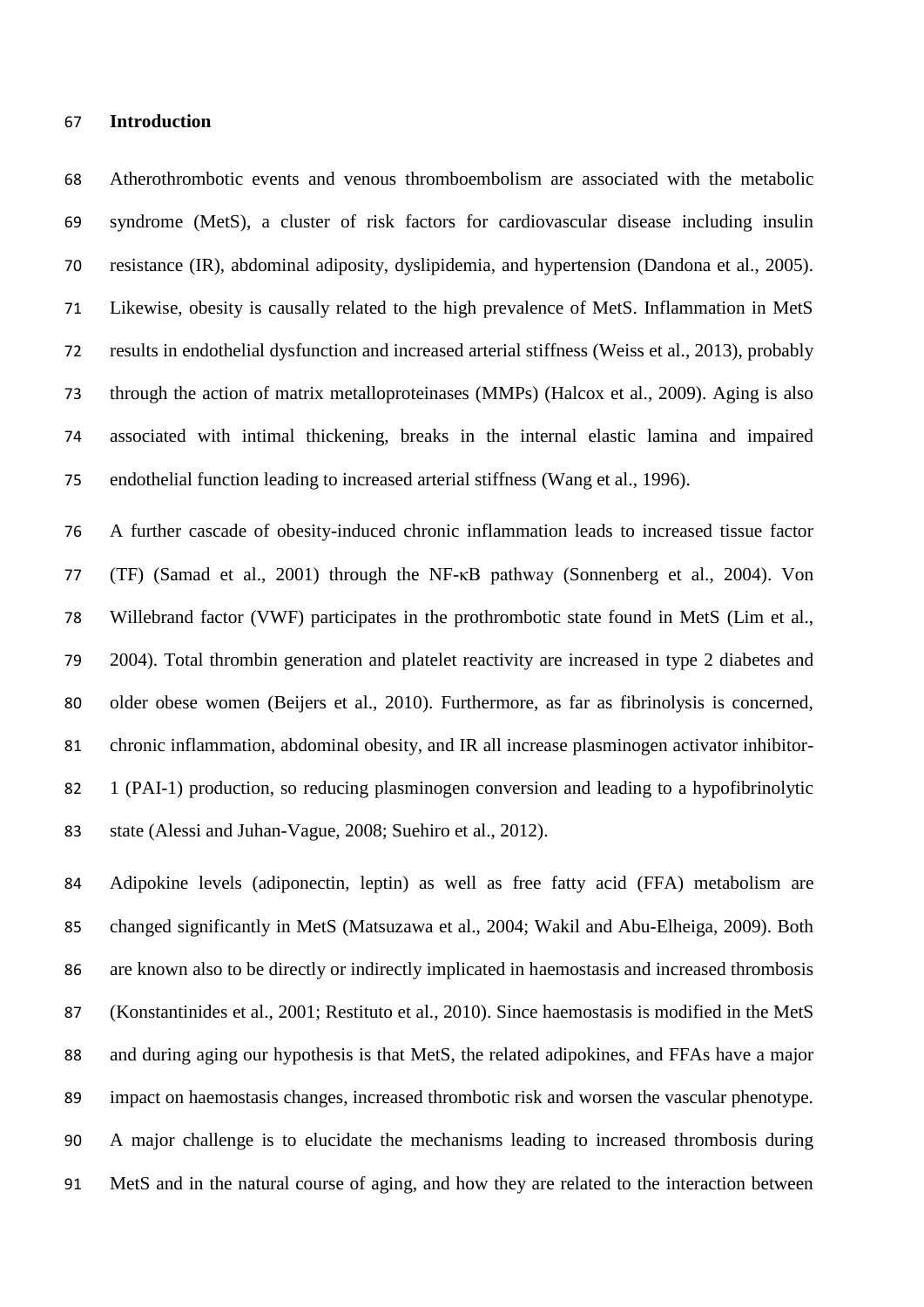blood haemostasis and the vascular wall. Rodent models that mimic human MetS are major tools for understanding this pathophysiology (Sloboda et al., 2012).

 Obese Zucker rats have a missense point mutation (fa/fa) in the leptin receptor gene that leads to hyperphagia and marked obesity (Phillips et al., 1996). These rats display also many other aspects of the human condition, such as IR, hypertension, and increased plasma lipid levels. We have shown previously that obese Zucker rats exhibited an increased age-dependent arterial stiffening which was greater in obese than lean, as well as endothelial dysfunction with increased systemic oxidative stress (Sloboda et al., 2012).

 We have developed therefore a strategy combining "adult" (25-week-old) and "old" (80- week-old) Zucker rats with MetS characteristics and their lean controls and a vascular smooth muscle cell (VSMC) approach to investigate the role of FFAs and vascular inflammation in the prothrombotic properties of MetS. We first explored thrombin generation and its functional consequences on the fibrin network and on fibrinolysis in the blood compartment. To get insights into the underlying mechanisms we then examined thrombin generation at the surface of Zucker rat VSMCs and their MMP activity. We demonstrated that obesity from at least 25 weeks triggers increased thrombin generation in the blood compartment and at the surface of VSMCs via increased FFAs and associated vascular inflammation.

#### **Materials and methods**

# *Animals*

 Male Zucker rats with the MetS (MSZR, fa/fa; *n*=18) and their age-matched male lean Zucker rat controls (LZR, FA/-; *n*=18) were obtained from the breeding colony (animal facility, Faculty of Medicine, University of Lorraine, France). The animals were maintained at a constant temperature of 22-24°C, with a 12h light-dark cycle (light beginning at 8 AM) and given free access to water and standard chow (A04, Scientific Animal Food and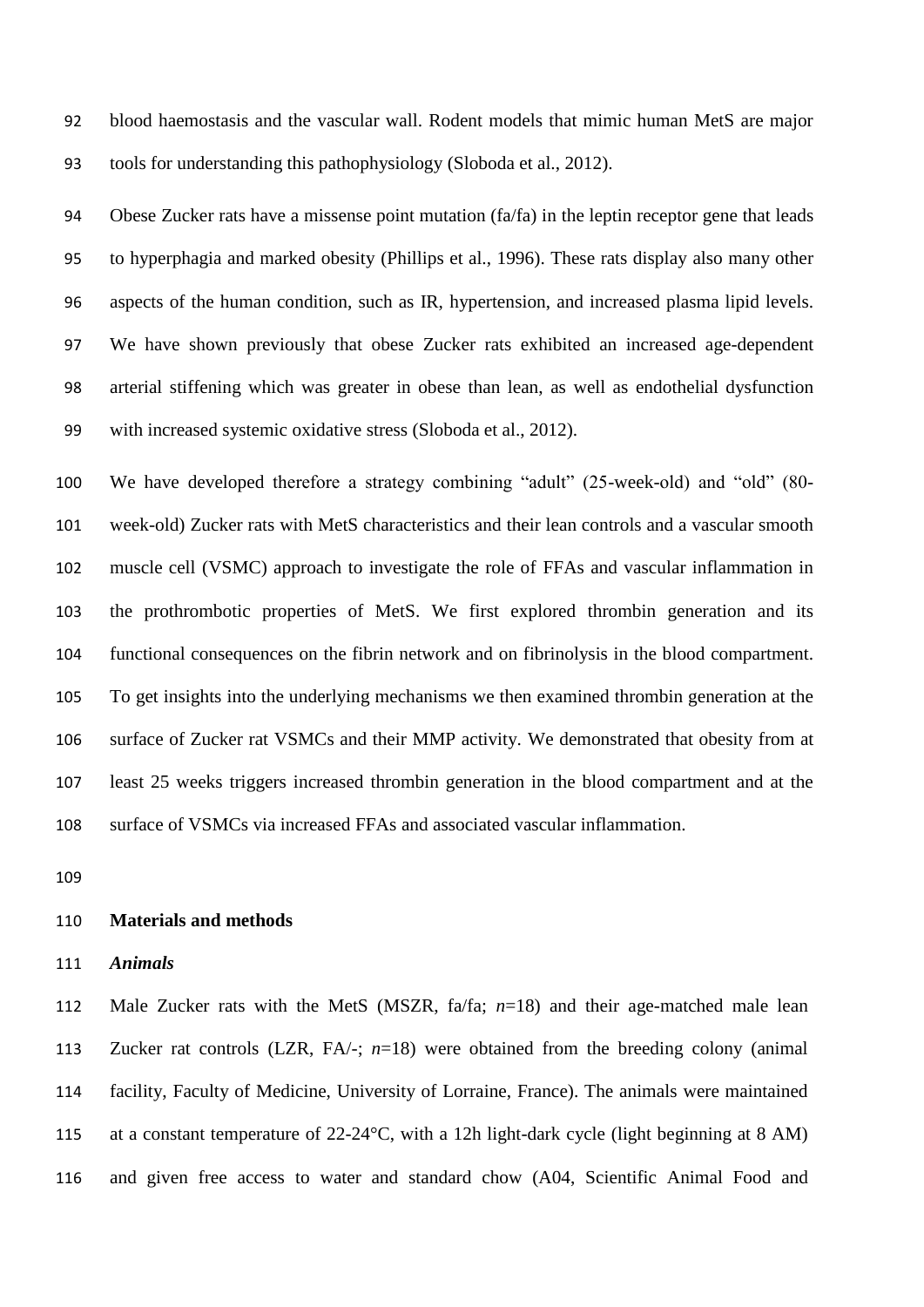Engineering advance, Augy, France). The metabolic status of MSZR and LZR has been published previously (Sloboda et al., 2012).

 Eighty weeks of age corresponds to 5 weeks before the mean maximum life span of rats from our local breeding colony.

 This study was carried out in accordance with recommendations of the Animal Ethics Committee of the Institut National de la Santé et de la Recherche Médicale and conformed to the Guide for the Care and Use of Laboratory Animals, published by the National Institutes of Health. The protocols were approved by the Animal Ethics Committee of the Institut National de la Santé et de la Recherche Médicale.

# *Blood sampling*

 Rats were anesthetized with isoflurane and whole blood was collected via a carotid catheter into syringes containing one-tenth the volume of 0.106 M sodium citrate. Platelet count was determined with an automatic cell counter (Micros 60 ABX model, Montpellier, France). Blood was centrifuged at 190*g* for 10 min at room temperature to obtain platelet-rich plasma (PRP) and then at 1750*g* for 10 min to obtain platelet-poor plasma. PRP was adjusted to  $200\times10^9$  platelets/l by addition of autologous platelet-poor plasma and used for platelet aggregation and thrombin generation. Platelet-free plasma (PFP) was obtained by centrifugation of platelet-poor plasma at 13000*g* for 30 min at 4°C, and frozen at –80°C.

# *Preparation of Arterial Cryo-Sections*

 Artery cryo-sections were collected in the cross-sectional orientation and used subsequently for *in situ* gelatin zymography. The descending thoracic aorta was embedded in Optimal 140 Cutting Temperature (OCT) medium and frozen using iso-pentane pre-cooled in liquid  $N_2$  and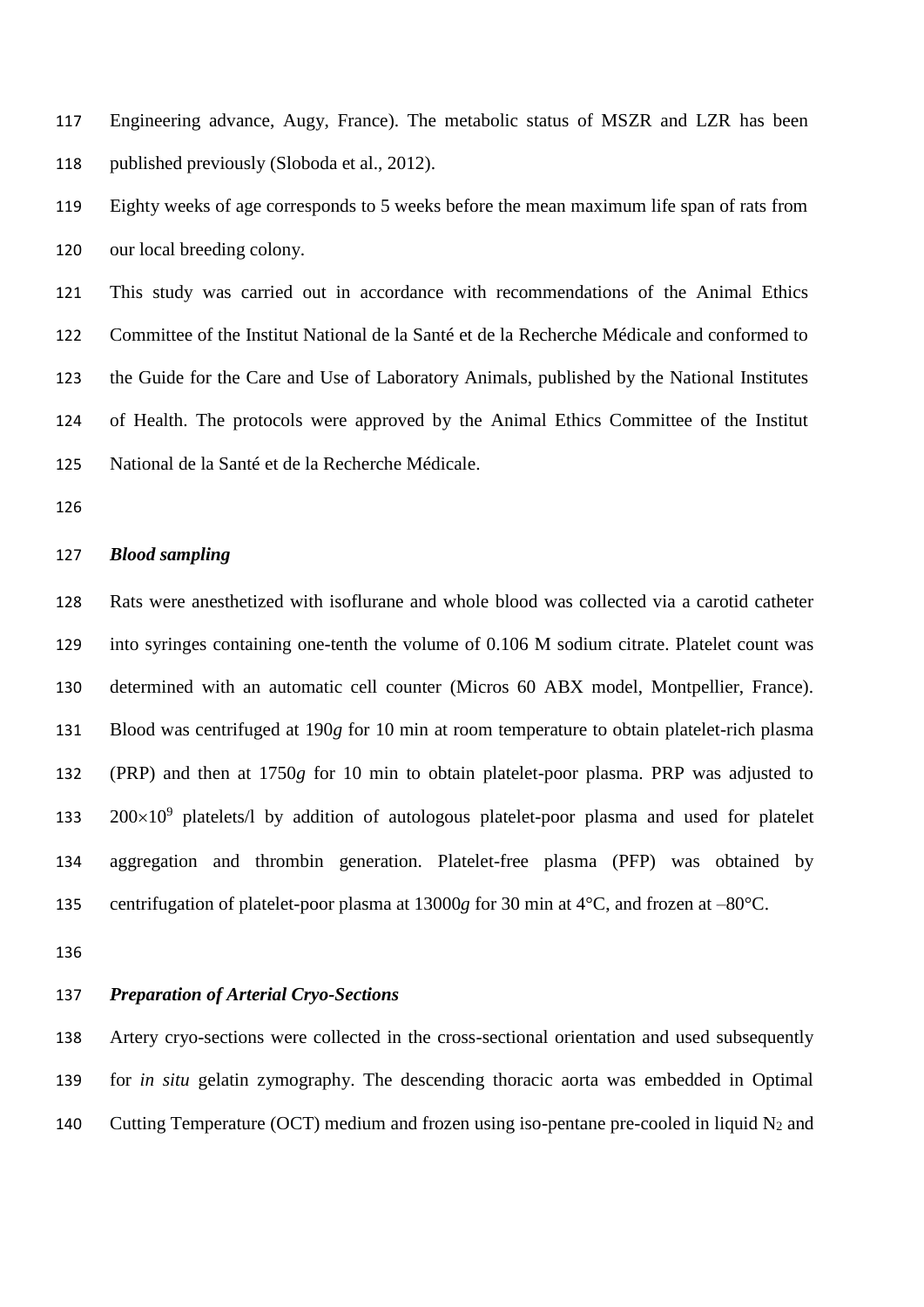stored at -80ºC until cryo-sectioning. Cryo-sections were cut at a thickness of 5 µm and mounted onto glass slides (Leica, Milton Keynes, UK) and stored at -80 ºC until use.

## *Cell culture*

 The descending thoracic aorta was excised from rats after isoflurane anaesthesia (4.5% in 1.5 l/min dioxygen) and exsanguination. VSMCs were isolated as described previously (Ait Aissa et al., 2015). VSMCs were grown in DMEM/F12 supplemented with 10% foetal bovine serum (Lonza, Basel, Switzerland). For thrombin generation assays, VSMCs at passages 3-5 were seeded (7500 cells/well) in 96-well tissue culture flat-bottom plates 150 (MICROTEST<sup> $TM96$ </sup>), grown to subconfluence and washed with HBS before use.

# *Platelet aggregation*

 Blood was centrifuged at 190*g* for 4 min followed by 70 seconds at 1900*g* at room temperature to obtain PRP and then platelets were sedimented by centrifugation at 5000*g* for 4 min. Platelets were re-suspended in Tyrode buffer (5 mM Hepes, 137 mM NaCl, 2.7 mM 156 KCl, 12 mM NaHCO<sub>3</sub>, 0.4 mM NaH<sub>2</sub>PO<sub>4</sub>, 2 mM CaCl<sub>2</sub>, 1 mM MgCl<sub>2</sub>, 5.5 mM glucose, pH 7.3). Platelet aggregation was measured by turbidimetry at 37°C under stirred conditions. PRP 158 or washed platelets were adjusted to  $200\times10^9$  platelets/l and were stimulated by 5 µg/ml collagen or 5 µM ADP (SD Innovation, Frouard, France). Aggregation was followed for 10 min using a TA-8V aggregometer (SD Innovation).

## *Thrombin generation assay*

 Calibrated automated thrombinography (CAT) in PRP or PFP was performed in a microtiter plate fluorometer (Fluoroskan Ascent, ThermoLabsystems, Helsinki, Finland) using a dedicated software program (Thrombinoscope BV, Maastricht, The Netherlands) as reported previously (Regnault et al., 2004). All reagents were used at half the ordinary volume as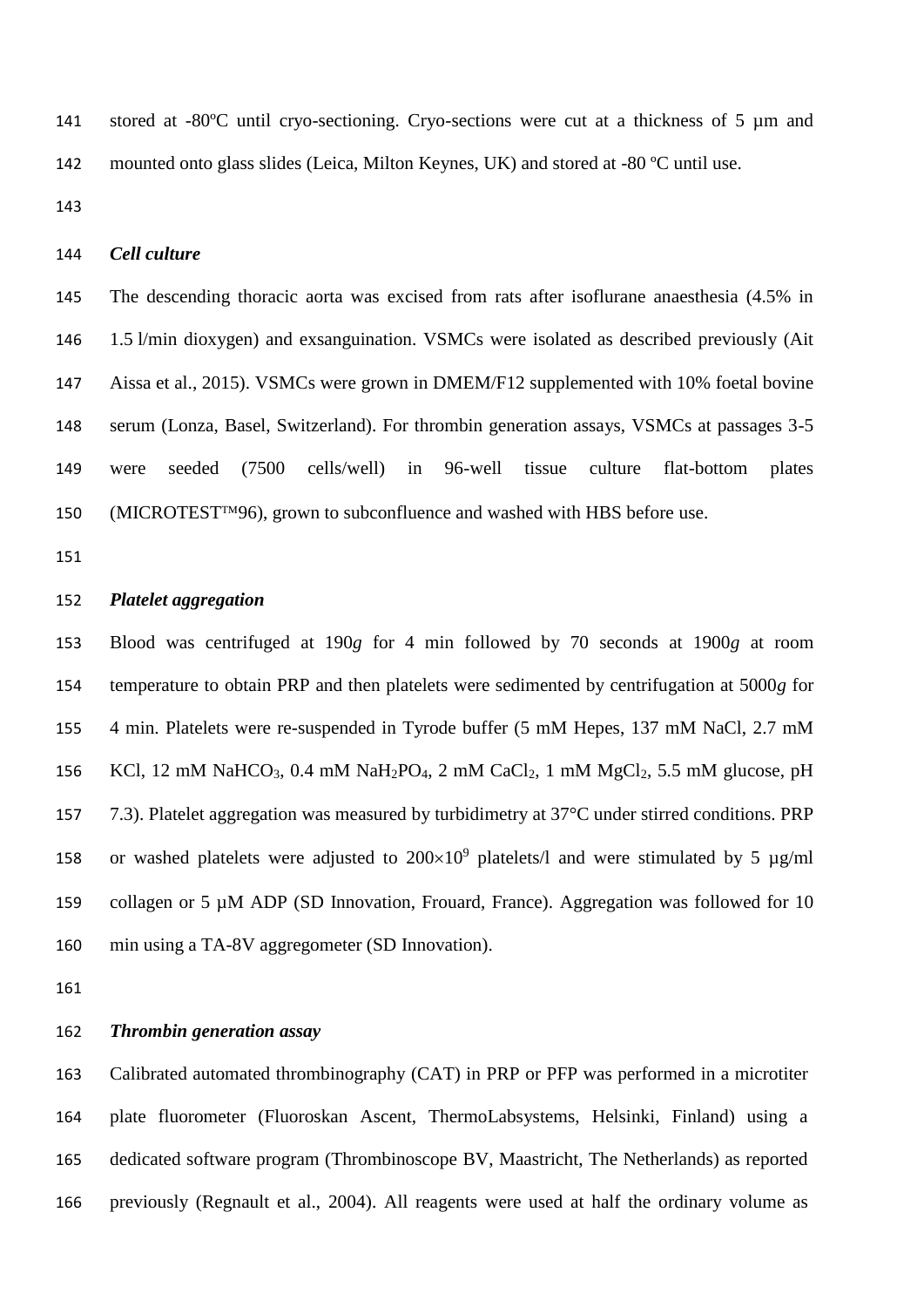follows: 40 µl PRP or PFP, 10 µl of 5 pM recombinant human tissue factor (TF) (Dade Behring, Marburg, Germany) and phospholipid vesicles (PV) consisted of phosphatidylcholine-serine-ethanolamine (PC/PS/PE) 60/20/20 mole% at a final concentration of 4 µM equivalent PS, 10 µl fluorogenic substrate and calcium. PV were replaced by buffer in PRP and VSMC experiments. Round-bottom 96-well Greiner blue 172 plates were used for PFP and PRP, and MICROTEST<sup>TM</sup>96 plates for VSMC monolayers. Thrombin generation curves were recorded in triplicate. Thrombin generation was monitored also following supplementing PFP with adiponectin or leptin (BioVision, San Francisco, USA), with fibrinogen (Sigma-Aldrich, St Louis, USA), or with palmitic acid or linoleic acid (Sigma-Aldrich).

#### *Coagulation and circulating parameters*

 Prothrombin and FVIII were measured in PFP samples diluted 1:40-80 in factor diluent (Instrumentation Laboratory, Le Pré Saint Gervais, France). For each assay 50 μl of diluted sample were added to 50 μl of human prothrombin-deficient plasma (Siemens Healthcare Diagnostics SAS, Saint-Denis, France) or FVIII deficient plasma (Dade Behring, Deerfield, USA). After 1 min of incubation at 37°C in a KC10 coagulometer, coagulation was started by addition of 80 μl of Thromborel® S. Calibration curves were generated using the reference plasma Unicalibrator (Diagnostica Stago, Asnières, France). Fibrinogen was measured in PFP samples diluted 1:10-20 in Owren-Koller buffer (Diagnostica Stago, Asnières, France). 187 Unicalibrator was used to generate calibration curves. After 4 min of incubation at 37°C in a KC10 coagulometer, coagulation was started by addition of 100 μl of Fibriquik (Biomérieux- Trinity Biotech, Bray, Ireland). Antithrombin levels were measured with the Coamatic® antithrombin test kit from Chromogenix, and TAT with the Enzygnost® TAT micro (Instumentation Laboratory). TF and TF pathway inhibitor (TFPI) activities were measured in PFP using the Actichrome® tissue factor and Actichrome® TFPI activity assay respectively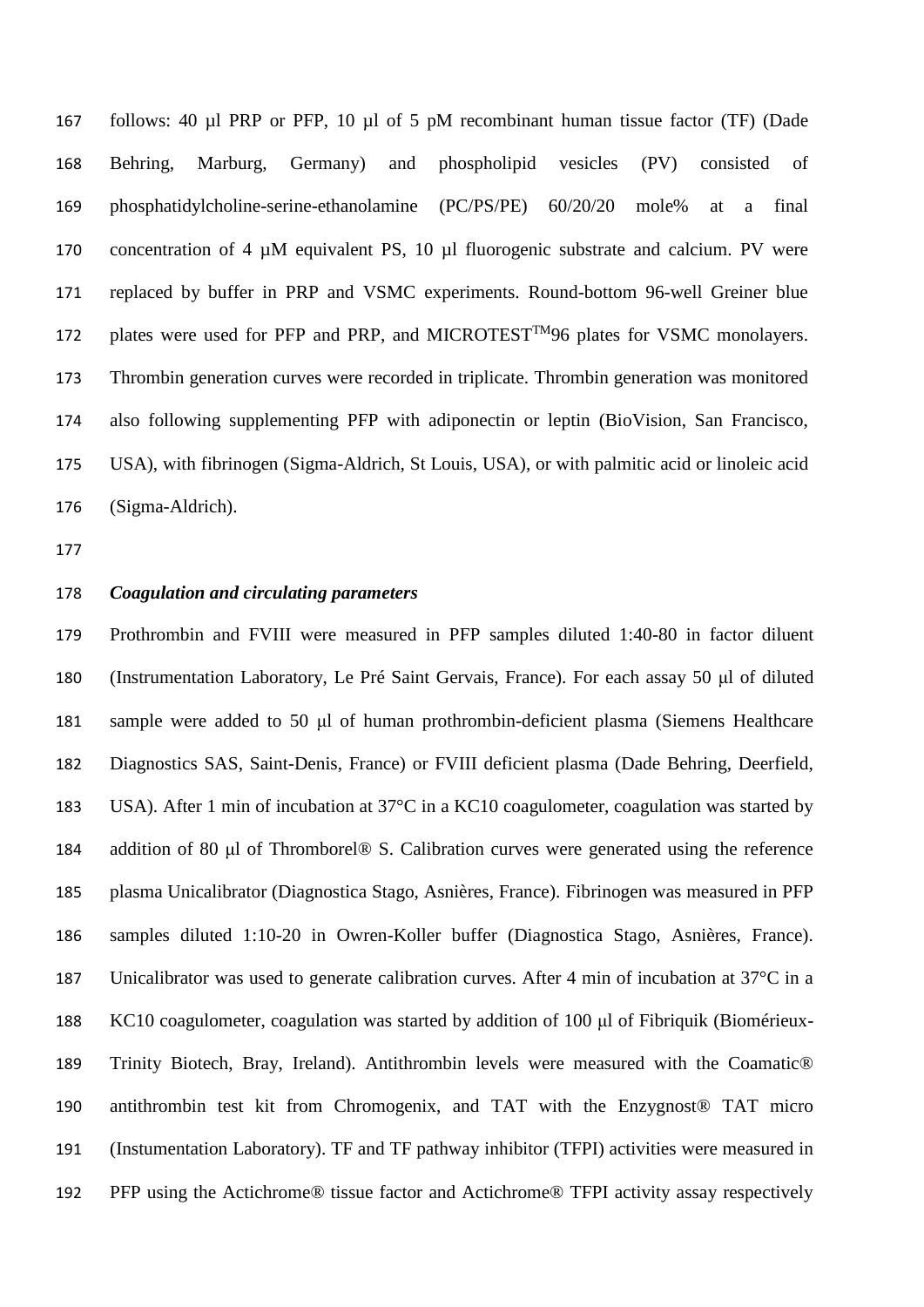(American Diagnostica, Stamford, CT). PAI-1 levels were measured with the rat PAI-1 total antigen ELISA kit from Innovative Research, Inc. IL-13 and IL-1β concentrations were measured with the IL13 and IL-1 beta rat ELISA kits from Invitrogen. MMP-9 levels were measured with the Quantikine rat total MMP-9 immunoassay from R&D Systems. VCAM-1 was assessed with the rat VCAM-1 ELISA kit from Elabscience.

#### *In vitro fibrinolytic test*

 PFP (20 µl) was diluted by addition of 40 µl buffer containing 5 pM recombinant TF, PV at 4 µM equivalent PS, 5 nM rabbit thrombomodulin (TM) (American Diagnostica, Greenwich, 202 USA) and 4  $\mu$ g/ml recombinant human tissue Plasminogen Activator (tPA) Actilvse<sup>®</sup> (Boehringer Ingelheim, Ingelheim am Rhein, Germany). Clot formation was initiated by 204 addition of 10 µl of 100 mM CaCl<sub>2</sub>. To monitor clot lysis, absorbance was read kinetically at 405 nm using a microplate reader. To standardize the figure, for each sample basal optical density (OD) after lysis was subtracted from each point of the curve. Half lysis time was defined as the time required to reach half-maximal variation in OD.

# *Microscopy of fibrin fiber ultrastructure*

 The thrombin generation assay was performed in order to generate fibrin for fixation using the same TF and PV concentrations as in the CAT experiments. This was done using plasma on paper disks and a Rhodamine substrate was used (Ninivaggi et al., 2012). Immediately after thrombin generation was finished (50 min for each run), the mineral oil was removed from the well and a solution of glutaraldehyde (grade I) in phosphate buffered saline (PBS) (Sorensen's 215 PBS, pH 7.2) was applied. This was put at room temperature for 1h and then kept at  $4^{\circ}$ C overnight. The samples were then washed 5 times with PBS and a secondary fixation was 217 performed in OsO<sub>4</sub> (1%) in sodium cacodylate (200 nM, pH 7.4) for 1h at RT. The samples were then dehydrated with increasing concentrations of ethanol each during 3 min (30%,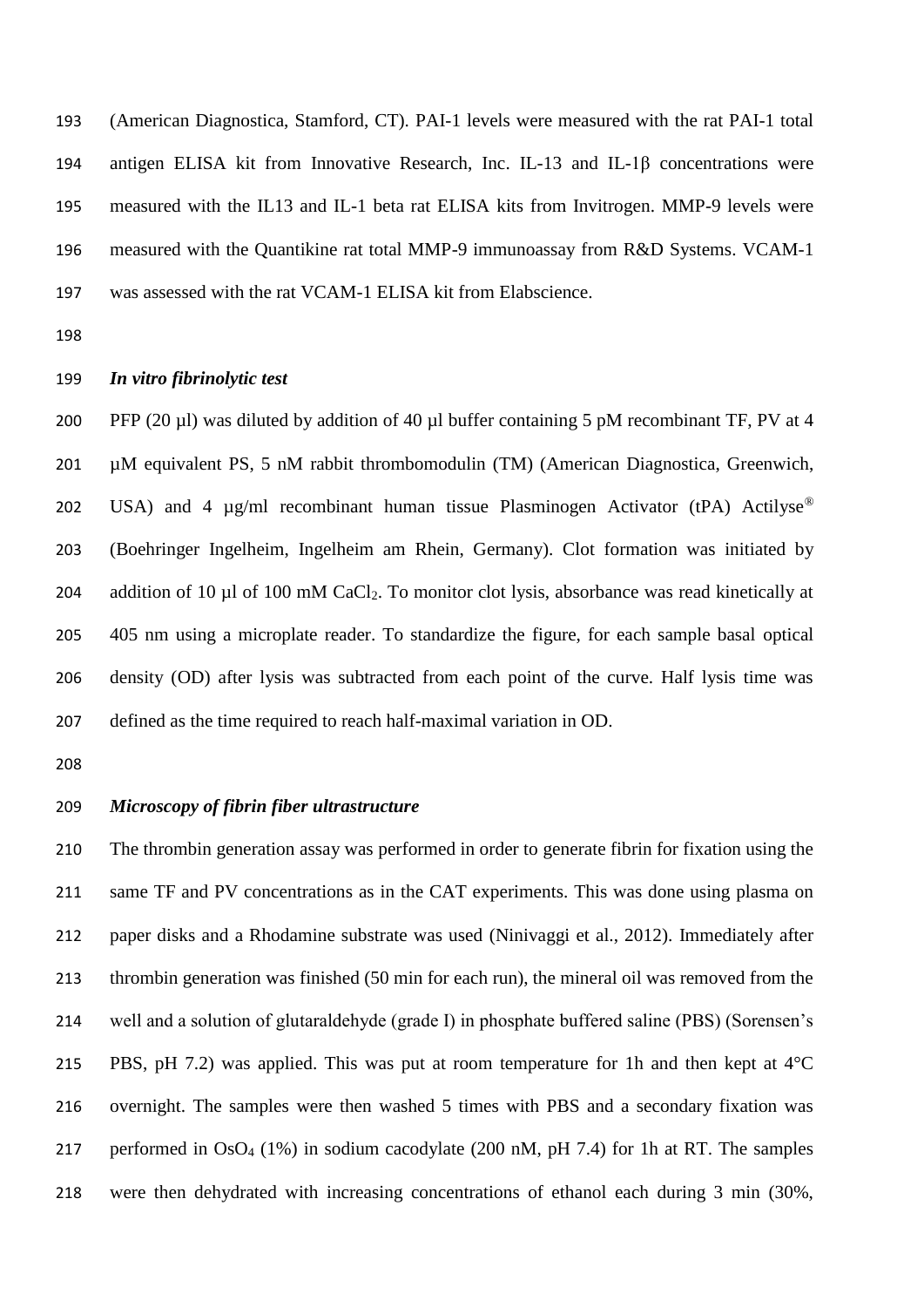50%, 70%, 90%, 100%) and the last step (100%) was performed 3 times. Further dehydration was accomplished by a hexamethyldisilazane (HMDS)/ethanol solution (1:1) for 3 min and HMDS for 10 min. The samples were removed from the wells and left to dry. In order to visualize the samples with a Phenom G2Pro scanning electron microscopy (SEM) (Phenom- World, Eindhoven, the Netherlands), they were put on stubs using carbon tabs and coated with gold.

 For each sample, 3 to 5 pictures were analyzed. Fiber thickness was measured using ImageJ software (version 1.48v). For each picture 100 measurements were performed. The density of 227 the fibers was calculated from the pictures by counting the number of fibers that crossed a line of 26.8 µm (Konings et al., 2011).

## *Rat cytokine antibody array*

231 The Rat Cytokine Array Panel A (Cat # ARY008) from R&D system (Minneapolis, MN) was used to probe cytokines in PFP from MSZR and LZR by following the procedures recommended by the manufacturer. Bound antibodies were detected by chemiluminescence 234 using the Immobilon<sup>TM</sup> Western Chemiluminescent HRP Substrate (Millipore, Billerica, MA). This was performed once with a plasma pool from 5 to 6 animals to reduce inter-animal variability in each group.

## *Phospholipid Procoagulant Activity*

 The chromogenic assay measuring the phospholipid-related procoagulant activity (PPA) in VSMCs was performed as described previously for plasma (Membre et al., 2008; Wagenvoord et al., 1994). VSMCs cultured in 96 well plates were washed and 50 μl of 50 mM Tris, 175 mM NaCl, pH 7.9 (TBS) containing 2 g/l bovine serum albumin (BSA) were 243 added as well as 50 µl of activated factor X (1.2 nM), activated factor V (2.4 nM), CaCl<sub>2</sub> (15 mM) and 50 μl of bovine prothrombin (6 μM) plus Z-Gly-Gly-Arg-AMC substrate (1.25 mM)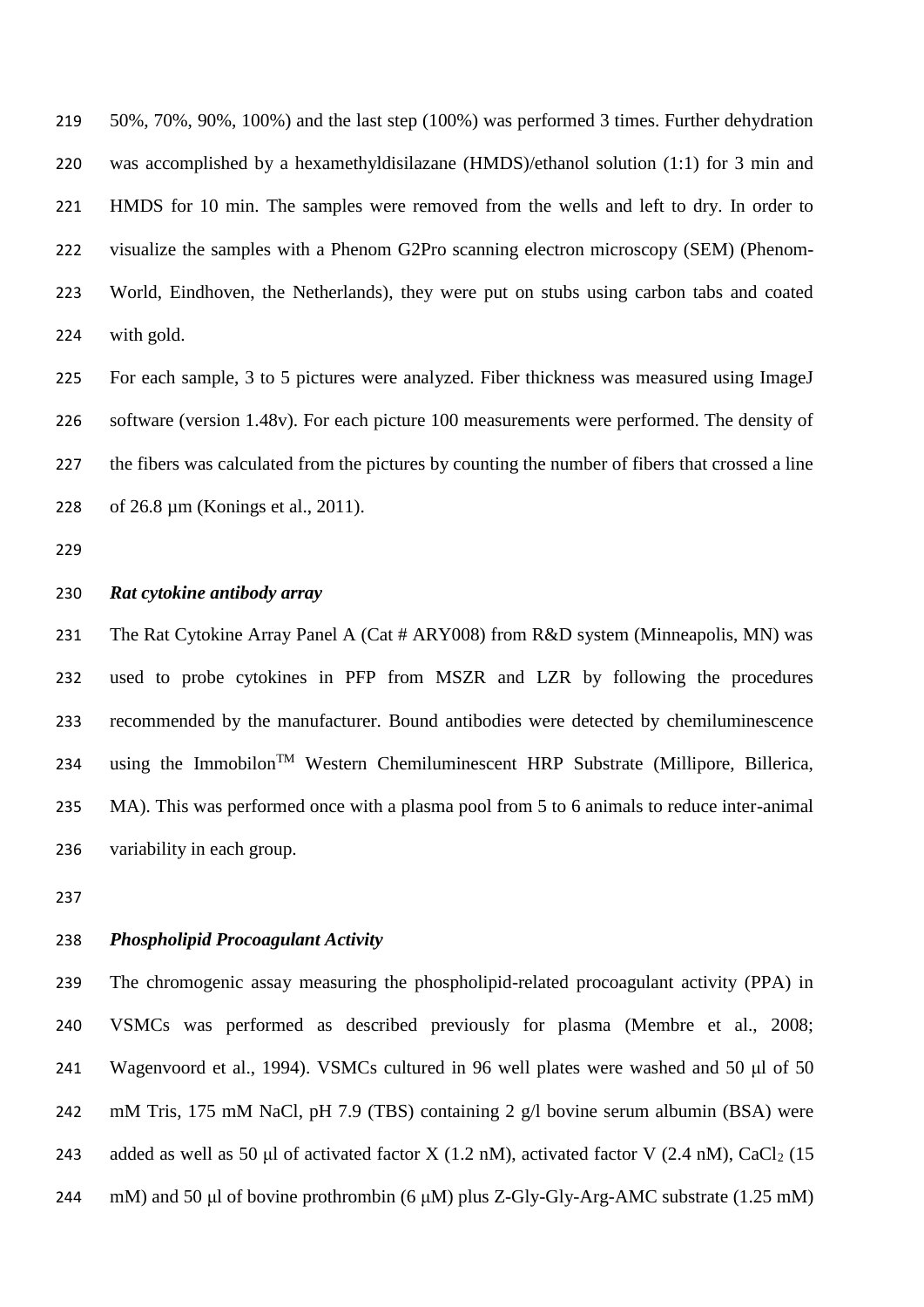in 20 mM HEPES pH 7.5 containing 60 g/l BSA. The plate was placed in the Fluoroskan 246 Ascent fluorometer and allowed to warm up to 37<sup>o</sup>C for 5 min before kinetic readings were taken over 10 min. Phospholipid concentration was estimated from the initial rate of thrombin formation by reference to a standard curve constructed with PV, and expressed as PS equivalents.

#### *Western blot*

 Cell extracts were obtained by lysing VSMCs in complete Lysis-M buffer (Roche Diagnostics Corporation, Basel, Switzerland). Detergent-soluble fractions were retained, and protein concentrations in samples were determined using a Bradford protein assay (Bio-Rad, Hercule, USA). Lysates containing 30 μg of protein were electrophoresed on polyacrylamide gels (8% gel), transferred to Hybond-C nitrocellulose membranes (transblot turbo, Bio-Rad, Hercule, 257 USA) and blotted with the following antibodies:  $\alpha$ -smooth muscle actin ( $\alpha$ SMA), 4/1000 (Sigma-Aldrich), smooth muscle myosin heavy chain (SM-MHC), 1/1000 (Abcam; 259 Cambridge, UK); smoothelin,  $1/500$  (Santa Cruz Biotechnology, USA); integrin  $\alpha_v$ ,  $1/1000$  (Santa Cruz Biotechnology, Dallas Texas); integrin β<sup>3</sup> 1/500 (Merck Millipore, Billerica, USA) and tubulin, 2/1000 (Sigma-Aldrich). After rinsing, incubation with a secondary rabbit 262 antibody  $1/1000$  ( $\alpha_v$ ,  $\beta_3$ , smoothelin, SM-MHC, Sigma-Aldrich) and mouse antibody  $1/1000$  (αSMA, tubulin, Sigma-Aldrich). Reactions were visualised by the ECL Western Blot Detection Kit (Bio-Rad, Hercule, USA) after incubation with peroxidase conjugates 1/2000 (GE Healthcare, Little Chalfont, UK). Tubulin was used as loading control and the protein expression was normalized to tubulin.

#### *In situ gelatin zymography*

 *In situ* gelatin zymography was performed to determine the gelatinase activity across the aortic wall using DQ-gelatin (Life Technologies, Paisley, UK) as described previously (Mook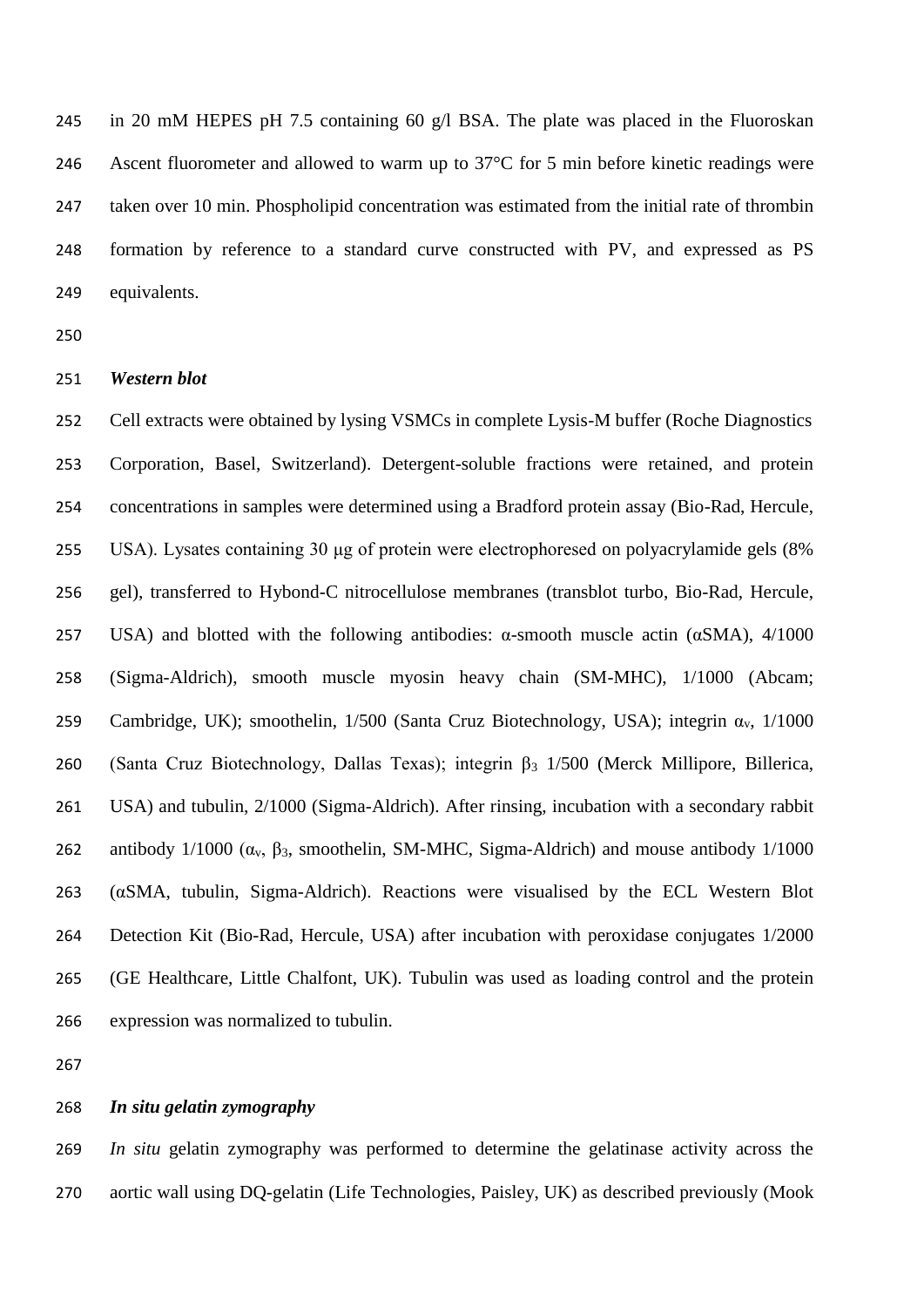et al., 2003). Fluorescein isothiocyanate (FITC, 1/110), and 4',6-diamidino-2-phenylindole (DAPI, 1/150) filters were used to visualize the degree of gelatinase activity and the localisation of nuclear tissue by fluorescence microscopy using a x20 optical objective (Keynece, Osaka, Japan). Analysis of average fluorescence was performed for three 20 µm thick profile lines across 3 arterial wall regions for each sample.

#### *Zymography analysis*

 VSMCs from LZR or MSZR (passage 4-6) were seeded (50 000 cells/well) in 6-well culture plates in DMEM/F-12 supplemented with 10% foetal bovine serum (life technology Thermo Fisher Scientific, Waltham, USA). Cells were grown to subconfluence and after 16h in serum- free medium, cells were washed with PBS (Sigma-Aldrich), the medium was changed and cells were incubated for 4h, 8h or 20h at 37°C. Conditioned media were then removed and centrifuged at 500*g* for 10 min at room temperature and used for the determination of MMP-2 secretion.

 Conditioned media were analyzed for gelatin degradation by electrophoresis under non- reducing conditions on a 10% polyacrylamide-SDS gel containing 0.1% gelatin. Gels were washed for 1h at room temperature in a 2% triton X-100 solution and incubated overnight at  $37^{\circ}$ C in 50 mM Tris–HCl/10 mM CaCl<sub>2</sub> (pH 7.6) buffer.

 Gels were stained in a 0.1% coomassie Blue (G250)/45% methanol/10% acetic acid solution and de-stained in a 10% acetic acid/20% methanol solution. White lysis strips, indicative of gelatinolytic activity, were revealed and scanned (Fujifilm LAS 4000, Life sciences, Branford, USA). Densitometric analysis was made using MultiGauge software (Fuji, Tokyo, Japan). Foetal bovine serum diluted at 1% in serum free medium was used as a positive control.

*Statistical analysis*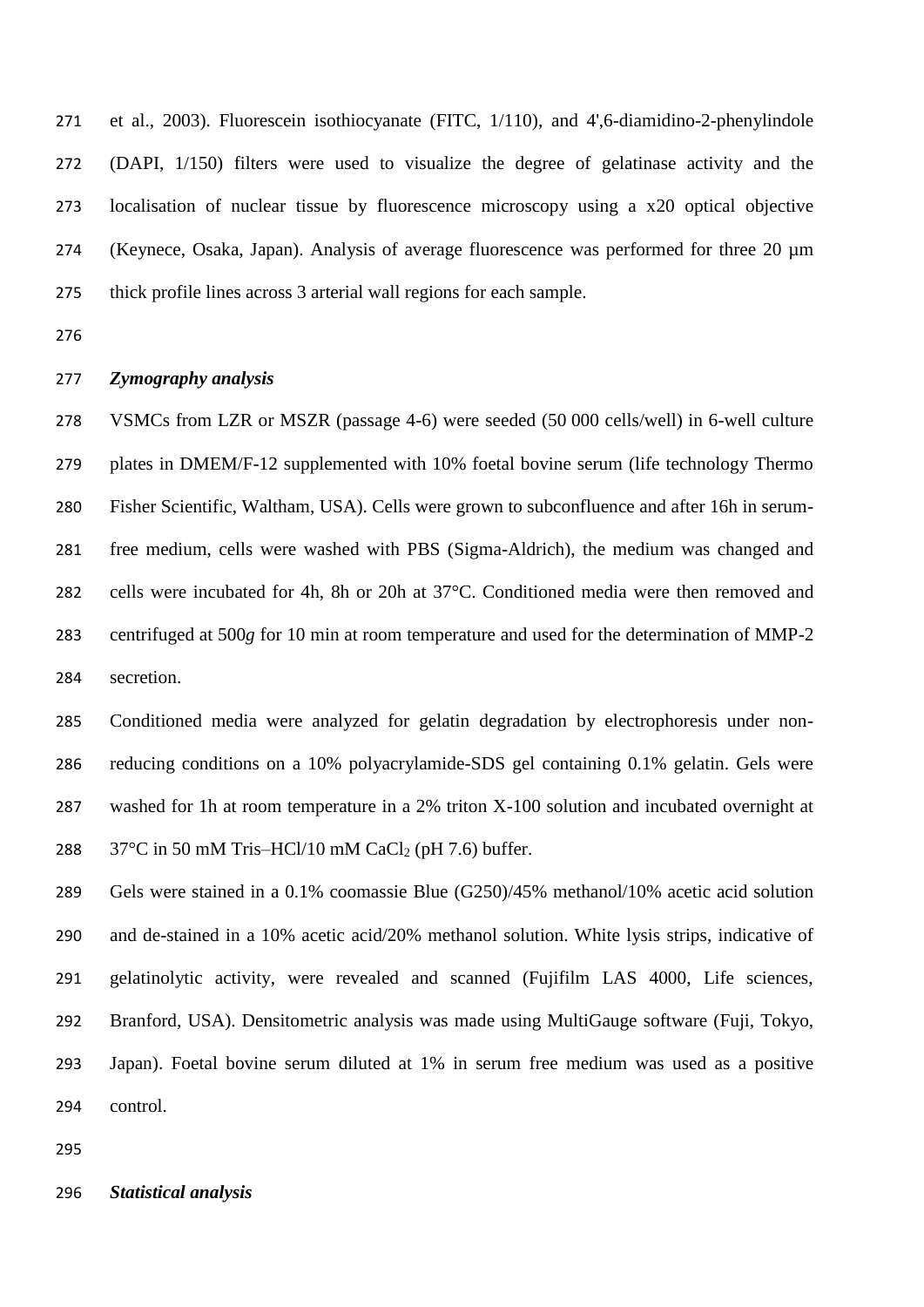297 Results are presented as mean  $\pm$  standard error of the mean. Data were analyzed by a one-way or two-way ANOVA, followed by a Fisher's test for multiple comparisons to evaluate the influence of age and strain and their interaction on the different variables. In the case of SEM measurements, the differences in fiber thickness were analyzed using the Mann Whitney U test.

- 
- **Results**
- 

# *Platelet aggregation, thrombin generation and fibrinolysis were all impaired with the MetS and/or aging.*

 Platelet count in blood was increased in MSZR at both ages compared to the same aged LZR (**Table 1**). Platelet aggregation using washed platelets and collagen as a strong agonist was not significantly modified as shown by the mean maximum aggregation (**Figure 1A**). For platelet aggregation in PRP using ADP, mean maximum aggregation was increased in 80 week-old MSZR and LZR compared to 25 week-old controls (**Figure 1B**). The F1+2 fragment was analysed to evaluate the *in vivo* reactivity of the coagulation system. The amount of F1+2 fragment was increased in 25 week-old MSZR compared to the same aged LZR (**Table 1**). Thrombin generation measurement was performed as an integrative *in vitro* phenotype of coagulation. Adult and very old MSZR had a significantly increased endogenous thrombin potential (ETP) compared to same aged LZR. The other thrombin generation parameters (lag time, peak, and velocity) were not changed significantly except for the time to peak which was increased in obese at both ages (**Table 1; Figure. 1C**). The ratio of thrombin generation in PFP and PRP compared to 25 week-old LZR was made to evaluate the platelet reactivity impact on thrombin generation. Interestingly, thrombin generation was more increased in PRP from MSZR at 25 week of age compared to 80 week-old rats (**Figure. 1D).** The coagulation parameters, TF, TFPI, prothrombin and fibrinogen, were all increased in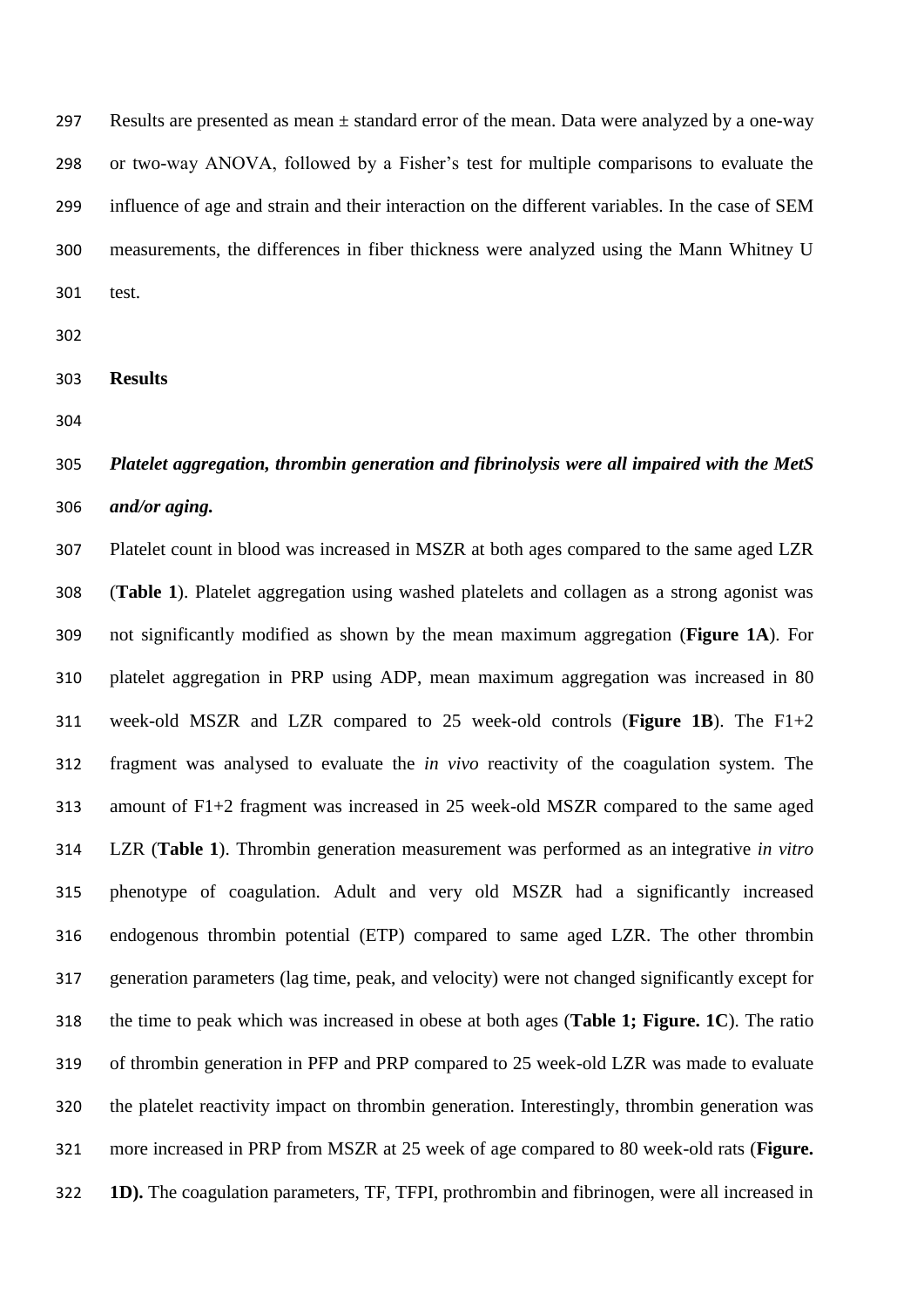MSZR compared to LZR at both ages. TFPI was decreased and fibrinogen was increased with age in MSZR and prothrombin was increased with age in LZR. FVIII was increased significantly with age and MetS in 80 week-old MSZR. Antithrombin measurements showed no modification in MSZR and LZR rats (**Table 1**). Fibrin clots were characterised by SEM. Computerised analysis of the SEM images showed a decrease of fibrin fiber thickness in MSZR compared to LZR at both ages while fiber density was only increased in 80 week-old LZR (**Figure. 1E-G**). Circulating levels of PAI-1 were increased in both 80 week-old LZR and MSZR (**Figure. 1H**). In a fibrinolysis test (**Figure. 1I**), half-time lysis was increased in MSZR compared to LZR at both ages and aging significantly increased half-time lysis in both groups (**Figure. 1J**). Maximal lysis speed was not modified (**Figure. 1K**).

## *Inflammation, metabolic factors and free fatty acids modified thrombin generation.*

335 Fibrinogen concentration was correlated highly to ETP  $(r = 0.069)$  and supplementing plasma with exogenous fibrinogen at concentrations that agreed with the changes between MSZR and LZR gradually increased ETP (**Figure. 2A-B**). The 1.2-fold increase in ETP with the 2.5 mg/mL concentration is consistent with the 1.4 increase in plasma fibrinogen in MSZR. We have then tested the effects of addition of exogenous leptin, adiponectin, linoleic acid and palmitic acid to PFP at concentrations selected to encompass the range previously reported for each molecule in MSZR. (Sloboda et al., 2012; Godin et al., 2013). Addition of leptin or adiponectin elicited similar concentration-dependent changes in ETP whatever the group of rat. The two adipokines had opposite effects on thrombin generation, leptin increased ETP whereas adiponectin decreased it (**Figure. 2C-D**). The two lower concentrations of added linoleic acid (0.75 and 1.5 mg/mL) had clear procoagulant effects whereas the higher concentration (3 mg/mL) was less effective in increasing thrombin generation (**Figure. 2E-F**). There was a significant increase in thrombin generation for all added concentrations of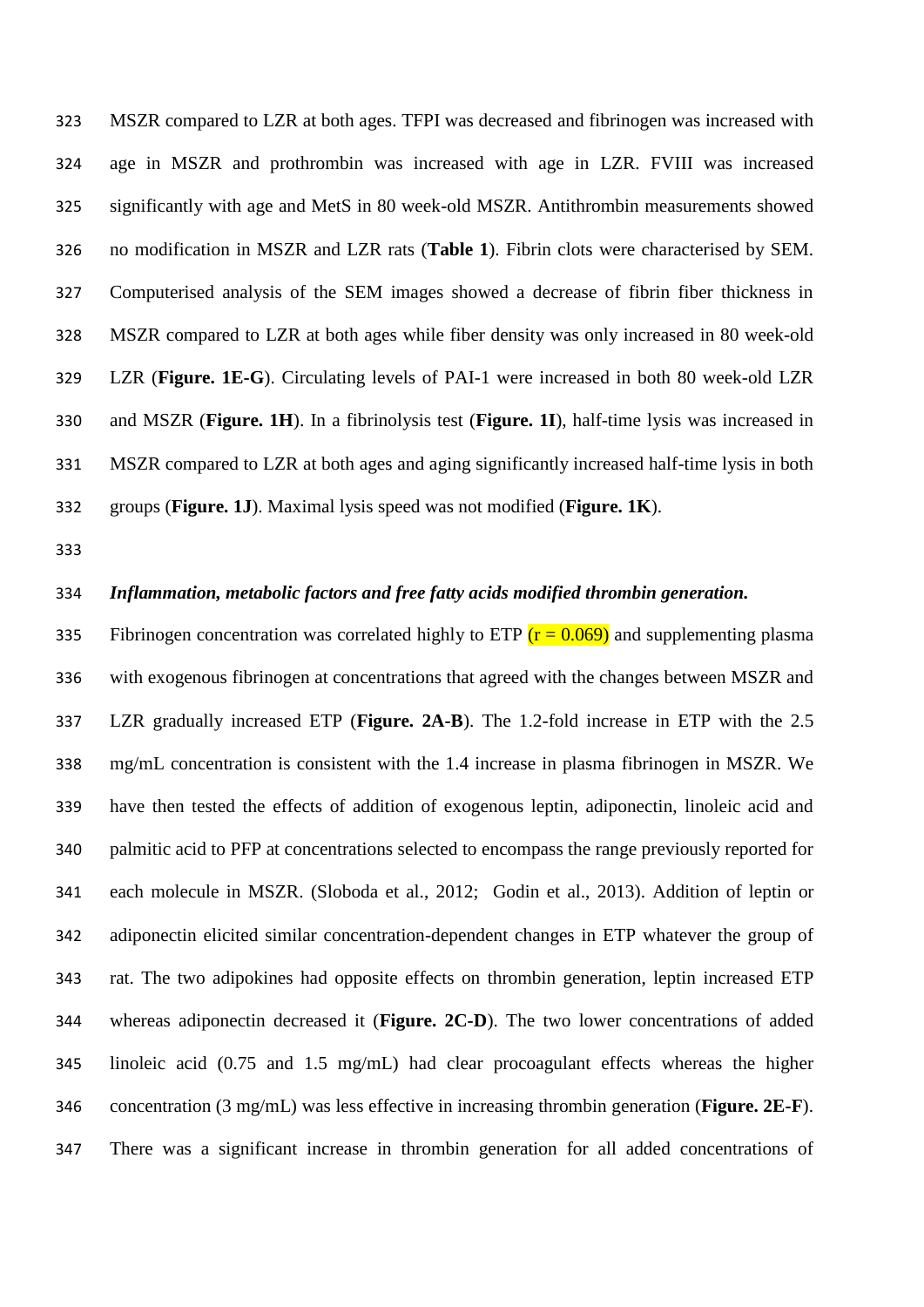palmitic acid whatever the group of rat. The results show an additive effect of FFAs on MSZR plasma.

# *Plasma cytokines were increased both with MetS and aging.*

 To explore inflammation in our model we performed a plasma cytokine array of 27 cytokines in order to provide qualitative data that will subsequently be used to quantify cytokines known likely to promote prothrombotic phenotypes (**Figure. 3**). Panel A presents pictures of the cytokine array membranes. A 50% variation between two groups was chosen as a threshold to classify cytokines into 4 groups. The first group of 5 cytokines showed no modifications (**Figure. 3B**), a second group of 8 cytokines were increased with MetS (**Figure. 3C**), a third group of 3 cytokines were increased with aging (**Figure. 3D**) and a last group of 11 cytokines were increased with both MetS and aging (**Figure. 3E**). The highest variation 360 between 25 week-old MSZR and LZR was found for IL-1 $\beta$  (> 3000 % variation) and the highest variation between 80 week-old and 25 week-old rats was observed for IL-13 (> 400 % variation). ELISAs performed with individual rat PFP for IL-1β and IL-13 showed an increase of these cytokine levels in LZR and MSZR with age (**Figure. 3F, G**). IL-13 was increased also in 80 week-old MSZR compared to same aged LZR.

# *MetS and aging-induced inflammation and haemostasis impairment were related to alteration of VSMCs.*

 To explore the contribution of VSMCs, thrombin generation was measured at the surface of cultured VSMCs isolated from LZR and MSZR. Thrombin generation with PFP from LZR and MSZR was always increased at the surface of MSZR VSMCs compared to LZR VSMCs. Remarkably, addition of palmitic acid in LZR VSMCs increased thrombin generation to the level of MSZR independently of the PFP used (**Figure 4A**). MSZR VSMCs displayed increased procoagulant phospholipids at their surface compared to LZR VSMCs (**Figure 4B**).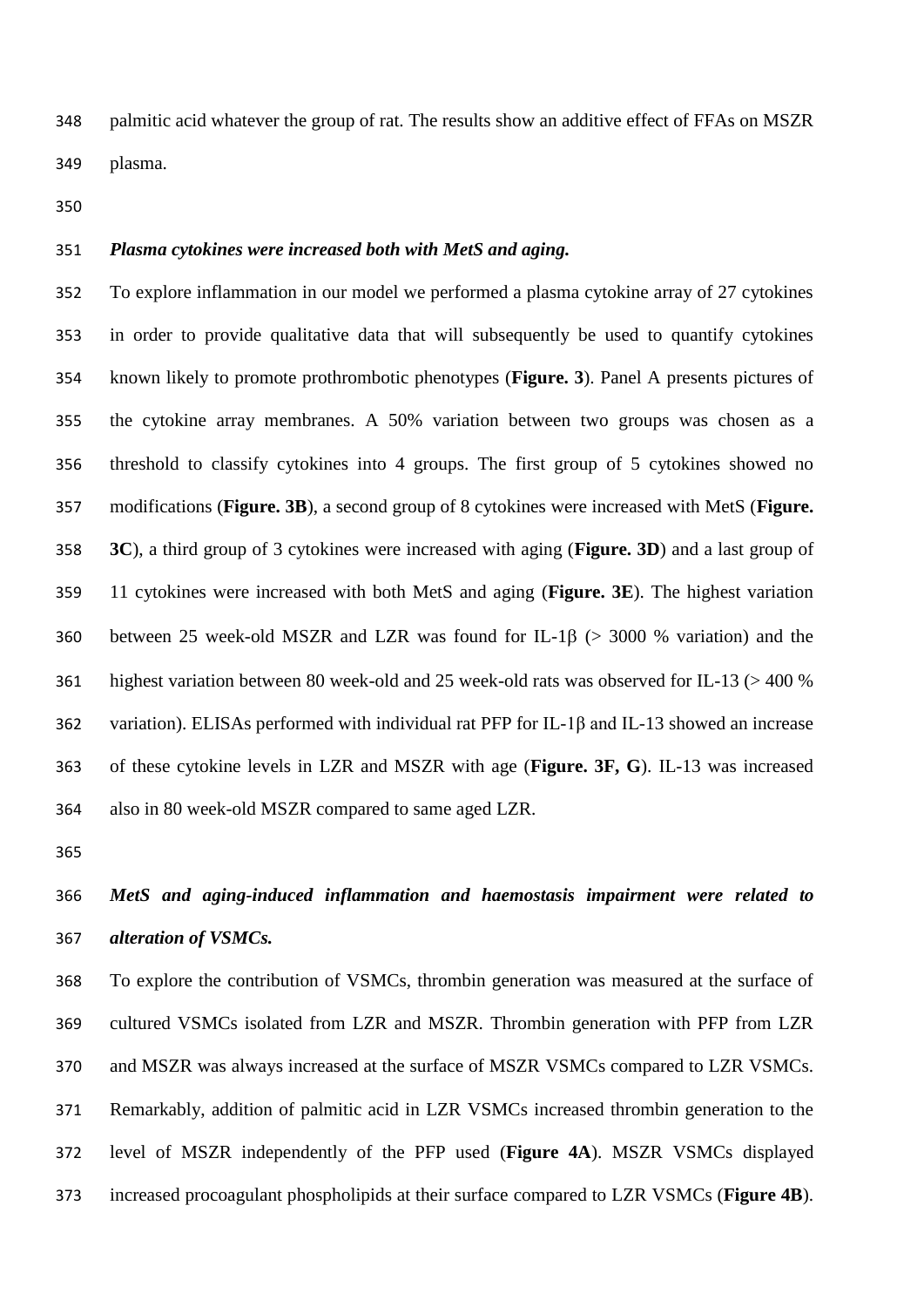374 Integrin subunit  $\alpha_v$  was increased in MSZR compared to LSZ VSMCs while the  $\beta_3$  subunit was not modified. VSMC differentiation markers α-SMA, SM-MHC and smoothelin, interestingly, were all decreased in MSRZ VSMCs compared to LZR VSMCs (**Figure 4C-D**). Thus, *in situ* gelatin zymography was performed to explore MMP activity through gelatinase activity (**Figure 4E**). Figure 4E shows representative photographs of *in situ* gelatin zymography in aorta, gelatinase activity is in green. Mean gelatinase activity in the aortic wall was increased in 25 and 80 week-old MSZR compared to age matched LZR aortas (**Figure 4F**). However, age did not modulate gelatinase activity. At the cellular level MSZR VSMCs displayed increased MMP-2 secretion compared to LZR VSMCs (**Figure 4G-H**). Circulating levels of MMP-9 were increased in 80 week-old MSZR whereas VCAM-1 was increased in 25 week-old MSZR compared to same aged LZR and in 80 week-old LZR (**Figure I J**).

### **Discussion**

 The aim of the present study was to determine concomitant changes in the haemostasis system and VSMC phenotype and their interplay with FFAs and MMPs during aging in obese rats compared to lean rats of the same age. Our results demonstrated (1) increased thrombin generation in MetS in plasma as early as 25 weeks of age, independently of platelets and at the surface of VSMCs; (2) reinforcement of this hypercoagulability by reduced plasma fibrinolysis; (3) no influence of aging on plasma thrombin generation; (4) an age-related increase in platelet aggregation and clot half lysis time and, (5) contribution of saturated FFAs to the increased thrombin generation both in plasma and at the surface of VSMCs.

 Increased thrombotic risk can be attributed to three factors: abnormalities in the vessel wall, in blood flow, and in haemostasis including coagulation and fibrinolysis. We found previously that MSZR presented endothelial dysfunction as shown by increased circulating VWF. This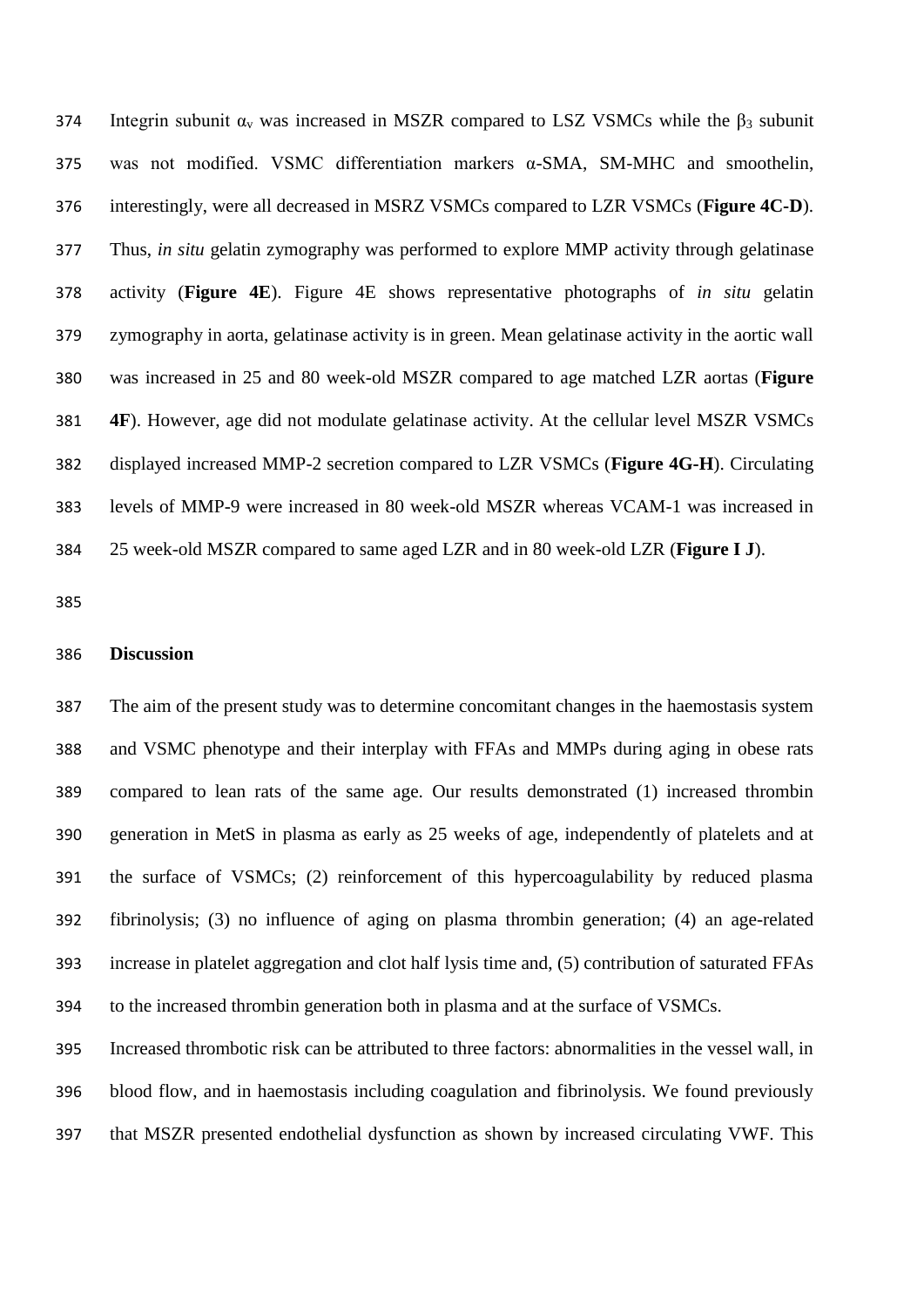endothelial dysfunction was exacerbated during aging as shown by increases in both VWF and soluble CD146 (Sloboda et al., 2012).

 Few studies have used Zucker rats to look at haemostasis and to our knowledge none have been performed in very old Zucker rats. Paul *et al* found that 12 week-old diabetic Zucker rats presented unmodified *in vitro* platelet reactivity (Paul et al., 2007). Recently Shang *et al* have shown increased thrombosis, increased thrombin generation and decreased fibrinolysis in 7 to 10 week-old diabetic Zucker rats (Shang et al., 2014). They found also decreased platelet reactivity to collagen and ADP in obese rats in PRP. In PRP, we found increased platelet aggregation using ADP in 80 week-old MSZR and LZR rats compared to 25 week-old controls, but not between rats of the same age. In addition, we were not able to aggregate platelets using collagen. Washed platelets were able to aggregate when triggered with collagen but we did not find any significant changes with obesity or with age. These changes might be related to the metabolic differences existing between rats since they used diabetic Zucker rats while we used obese Zucker rats that only develop diabetes very late with age. Moreover, platelet count was not modified in the diabetic Zucker rats of the Shang *et al* study while we found a 25% increased count in MSZR compared to LZR at both ages. Interestingly, platelet-related thrombin generation showed a very important increase in 25 week-old MSZR compared to thrombin generation made with PFP. Altogether, increased platelet aggregation to ADP with age concomitant to increased platelet count in obese Zucker rats is in favor of a prothrombotic state.

 To better assess the prothrombotic state in obese and aged rats we investigated *in vivo* thrombin generation by measuring F1+2 fragments, which were increased in MSZR indicating increased *in vivo* formation of thrombin with MetS. As expected, MetS also increased the *in vitro* thrombin generation capacity of plasma, but this ability was not modified with age. This change in the *in vitro* reactivity of the coagulation system points out the role of several components including metabolic factors and the vascular wall. Regarding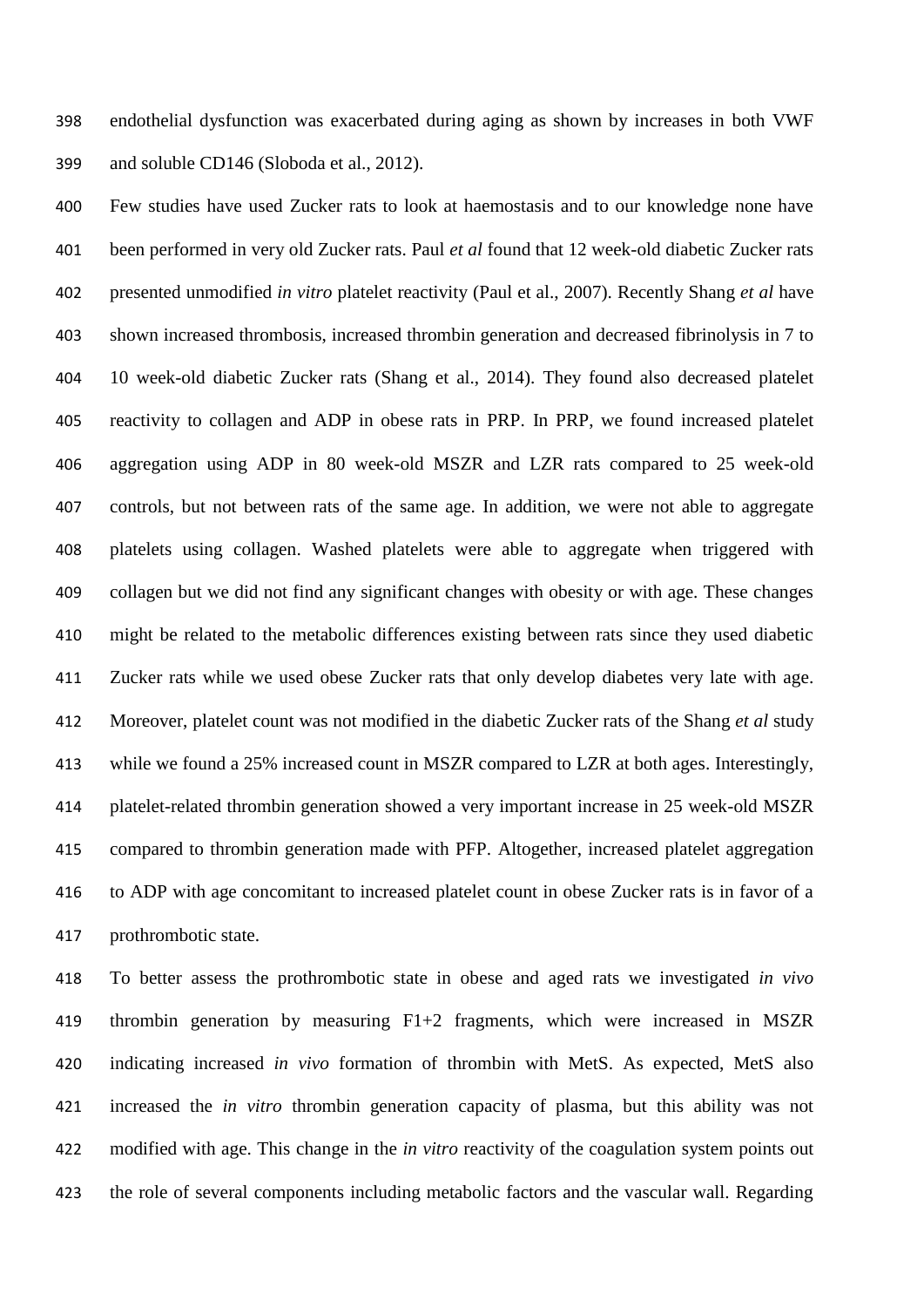individual clotting factors it was clear that TF increased in MSZR as well as its inhibitor (TFPI). Increased prothrombin concentration leads to higher thrombin generation and can contribute to the increased ETP in MSZR. Other procoagulant factors such as FVII, FVIII and VWF are known to be increased with MetS and aging. Metabolic factors such as leptin and adiponectin can participate in haemostasis. Leptin has been suggested previously to represent a link between obesity and atherothrombosis (Petrini et al., 2016). It has been reported that leptin enhanced platelet aggregation while adiponectin reduced it (Konstantinides et al., 2001; Restituto et al., 2010). Adiponectin has been involved also in the endothelium anticoagulation function (Lee et al., 2011) since it increased endothelial TFPI synthesis (Chen et al., 2008 ). We found in all Zucker rats a strong positive correlation between plasma TPFI and adiponectin concentrations dosed previously (data not shown) (Sloboda et al., 2012). Moreover, in our study, we found for the first time that leptin increased ETP and that adiponectin decreased it. Despite it being a modest effect, it argues for a major involvement of adipokines in the regulation of thrombin generation.

 Fibrinogen concentration was correlated also to ETP and we confirmed that increased plasma fibrinogen increased ETP (Kumar et al., 1994). Thrombin linked to fibrin can possibly be protected from inhibition by antithrombin, in the same way as it is protected from inhibition when bound to TM (Bourin, 1987). This may participate in explaining the increased time to peak observed in MSZR and increased ETP with no significantly increased peak.

 We found that fibrinogen concentration was increased in MSZR and during aging. In favor of the relevance of this result it has been shown that synthesis of fibrinogen is upregulated by inflammatory cytokines such as IL-6 (Morozumi et al., 2009). The consequence of an increased thrombin generation was an increased fibrin network formation in MSZR as shown by thinner fibrin fibers (Wolberg, 2007). The increase in PAI-1 with aging in LZR as well as in MSZR is relevant to human physiology since it is known that during aging PAI-1 is associated with an increased thrombotic risk. In addition, the fibrinogen concentration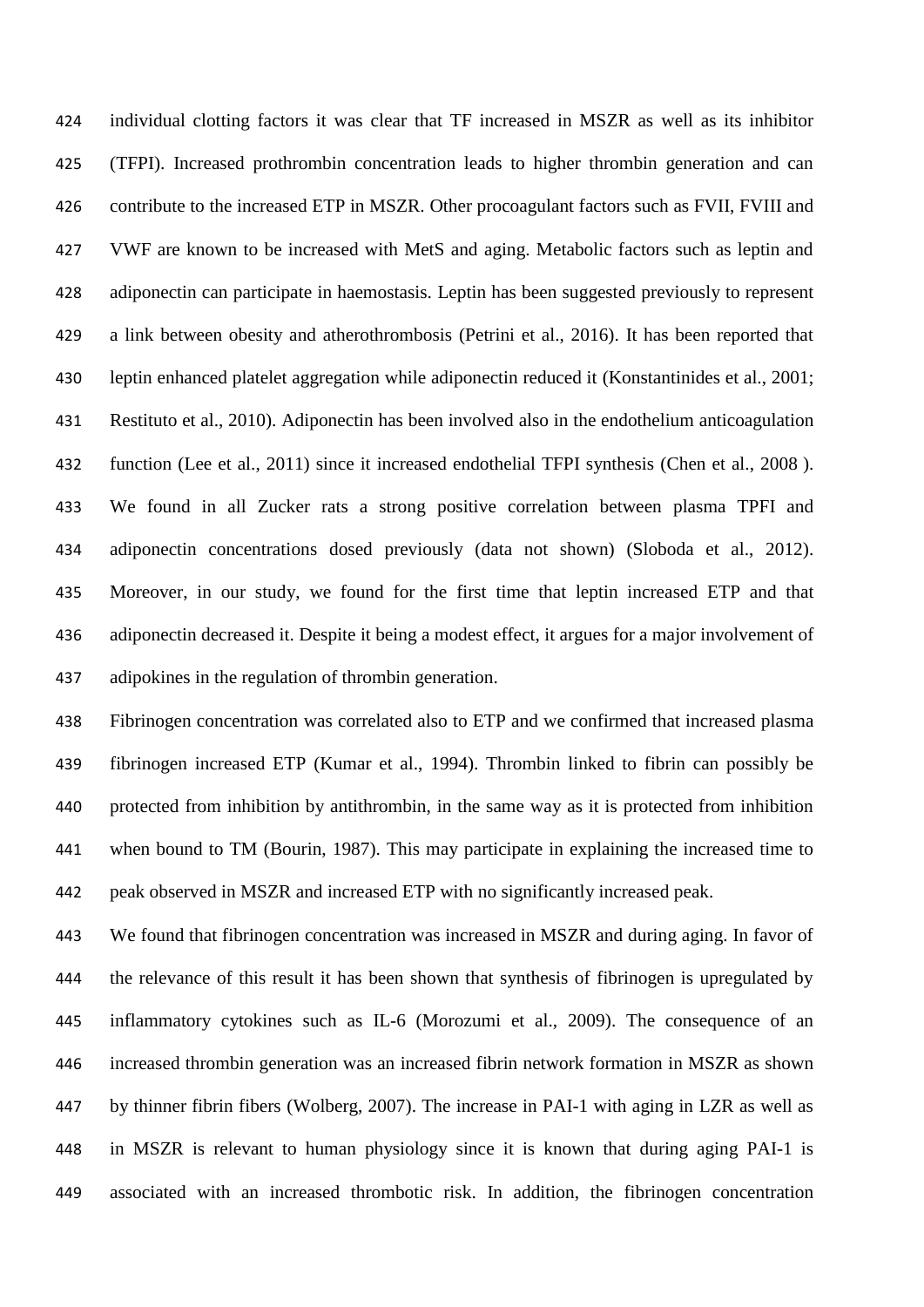increased during aging but the mechanisms underlying this association with thrombotic risk are unclear (Cesari et al., 2010). Human fibrinolysis is also impaired in the MetS with a decrease in clot lysis ability linked to increased PAI-1 (Pandolfi et al., 2001). Organization of the fibrin network is likely due to the increased thrombin generation found in MSZR (Wolberg, 2007). Moreover, clots with thinner fibrin fibers are more resistant to lysis than clots with thick fibers (Gabriel et al., 1992). This is supported by the increased half-time lysis found in MSZR and very old Zucker rats. Other factors must be implicated since fiber thickness was unchanged with age in both groups whereas fibrinolysis time increased only during aging indicating the formation of a denser clot. In line with this, adiponectin may act as an anticoagulant molecule. Indeed, full length adiponectin reduces platelet aggregation, inhibits TF and enhances TFPI expression at the surface of endothelial cells (Chen et al., 2008; Restituto et al., 2010). Both adiponectin and IL-13 increase the expression of MMPs which can degrade fibrinogen (Firszt et al., 2014; Hotary et al., 2002; Wanninger et al., 2011). Consistent with this, we found an increase in IL-13 plasmatic concentration with aging and also with the MetS in 80 week-old MSZR which presents the same variations as plasma levels of MMP-9 and FVIII. Whether adiponectin interplays directly with fibrinogen remains an open question. The increase in FVIII with MetS and associated inflammatory stimuli was anticipated in Zucker rats as it is in humans (Begbie et al., 2000; Kotronen et al., 2011). Inflammation during aging and in the MetS triggers vascular remodelling. Fibrinogen (Lominadze et al., 2010) as well as fibrin and fibrin degradation products have proinflammatory functions that can modify VSMC phenotype (Lu et al., 2011). Cytokines in the plasma, as shown in the array presented here, are increased by the MetS, aging, or both. Our data indicated that the more relevant proinflammatory cytokines such as IL-1α, IL-1β, IL- 2, IL-3, and IL-6 were increased early with the MetS while few anti-inflammatory cytokines were increased with MetS and aging (IL-10, IL-1ra, IL-17). Our cytokine array made with a pool of plasma for each group was checked using ELISA measurements with individual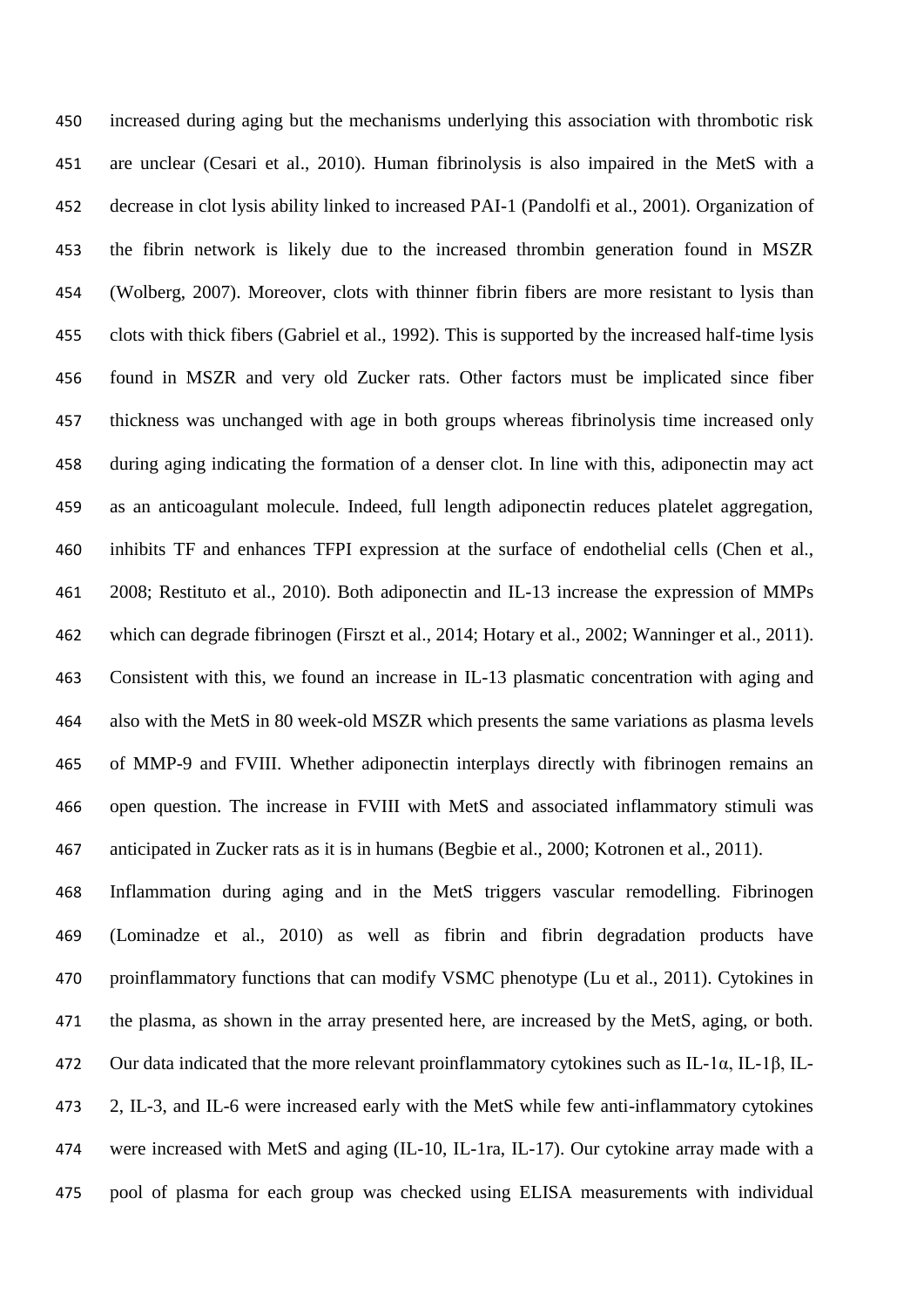samples for the two main cytokines involved in the regulation of haemostasis (IL-13 and IL- 1). IL-13 changes were confirmed while IL-1β increased only with aging but not with the MetS at 25 weeks of age. This points to a determinant role of age in complex vascular 479 pathologies including several comorbidities.  $IL-1\beta$  has a pleiotropic effect in the development 480 of atherothrombosis through its action on leukocyte adhesion to the vascular wall and induction of procoagulant activity (Dinarello, 2011; Libby et al., 1986). Recently, inhibition 482 of IL-1 $\beta$  and subsequent reduction of inflammation (without modification of lipid levels) in 483 patients with previous episodes of myocardial infarction was found to reduce recurrent 484 cardiovascular events (Ridker et al., 2017). These findings are in line with the increase of circulating IL-1β and increased activity of haemostasis with age we observed in MSZR. Therefore, exploration of haemostasis function in MSZR with inhibition of IL-1β could be of 487 interest.

 Other factors related to MetS that can potentiate the modifications we observed in MSZR haemostasis are FFAs. Saturated FFAs such as palmitic acid are known to be associated with ischemic heart disease and increase postprandial concentrations of fibrinogen (Pacheco et al., 2006; Simon et al., 1995). One other mechanism proposed recently to explain the thrombogenic effect of palmitic acid was its ability to induce extracellular release of histones (Shrestha et al., 2013). Histones are known to promote thrombin generation through platelet activation (Semeraro et al., 2011). Additionally, palmitic acid was measured recently in diabetic Zucker rats pointing out a 2.75 times increased concentration in obese rats (0.68 g/l in LZR vs 1.87 g/l in MSZR) (Godin et al., 2013). A similar increase was observed for a polyunsaturated FFA, linoleic acid. We supplemented 25 week-old LZR PFP with linoleic or palmitic acid to reach MSZR plasma concentrations. We showed for the first time a direct effect of FFAs on thrombin generation confirming the prothrombotic effect of palmitic acid. All these FFAs, pro-inflammatory cytokines and coagulation factors can have deleterious

effects on the vascular wall. We have shown previously the presence of endothelial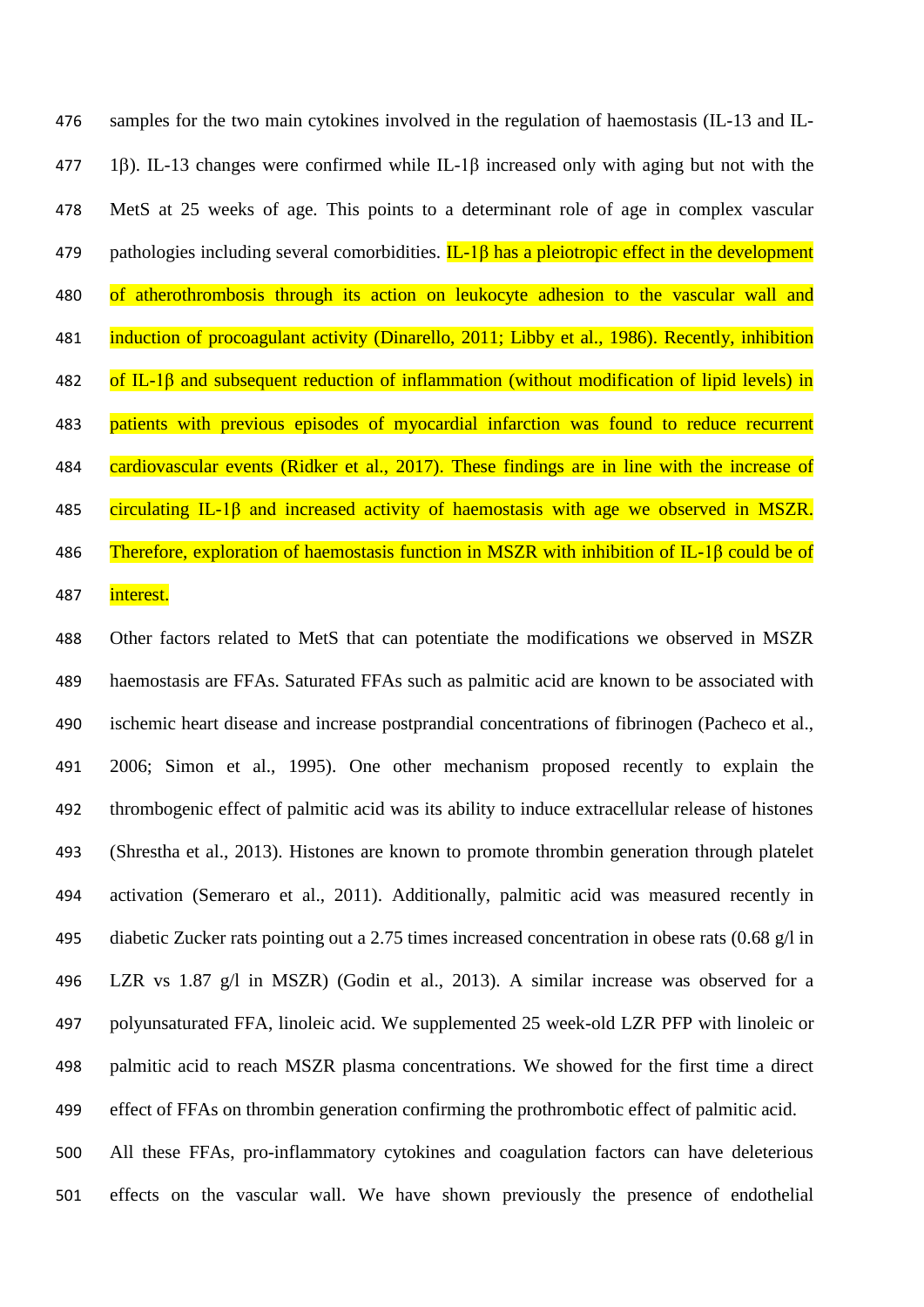dysfunction in MSZR (Sloboda et al., 2012). In the present study we studied VSMCs in more detail. Interestingly, thrombin generation measured at the surface of VSMCs from MSZR was increased compared to LZR VSMCs. This increase can be related to the increased procoagulant phospholipids at the surface of MSZR VSMCs. We showed recently that thrombin generation at the surface of VSMC from spontaneously hypertensive rats (SHR) leads to increased ETP and VSMCs were responsible for a prothrombotic phenotype in SHR rats. In the same way as for SHR rats, increased VSMC-supported thrombin generation can be a mechanism implicated in the prothrombotic phenotype we have observed in Zucker rats. In these cellular experiments addition of palmitic acid exacerbated also thrombin generation over MSZR VSMCs.

 MMPs are related to FFAs, obesity-related diseases such as type 2 diabetes and overall, inflammation. In our model, mean gelatinase activity, focusing on MMP-2 and -9 activities, was increased in MSZR. These molecules are responsible for the degradation of type IV collagen, elastin, fibronectin and laminin, among other proteins. It is known that FFAs and insulin lead to hyperactivity of MMP-2 and -9 (Boden et al., 2008). The close relation between MMPs and insulin was demonstrated also in Zucker rats (Zhou et al., 2005). IL-13 was increased in old rats and is known to be an activator of MMPs (Firszt et al., 2014). This increase in aortic MMP activity in the intima with aging has been described in rats and was two-fold higher in old versus young nonhuman primates (Li et al., 1999; Wang et al., 2007). In addition, MMP activity may participate also in age-related vascular remodeling in the aortic media since MMPs accumulate around elastic fibers in the aortic media (Li et al., 1999), which become fragmented with age-associated increases in arterial stiffness which thus increases cardiovascular risk. Interestingly, MMP production can be stimulated through 525 integrin  $\alpha_v\beta_3$  (Bendeck et al., 2000). Concerning this pathway, we found an increase of the  $\alpha_v$  subunit in MSZR VSMCs and MMP-2 secretion was increased in MSZR compared to LZR. Moreover, we have shown previously that this integrin is responsible for thrombin generation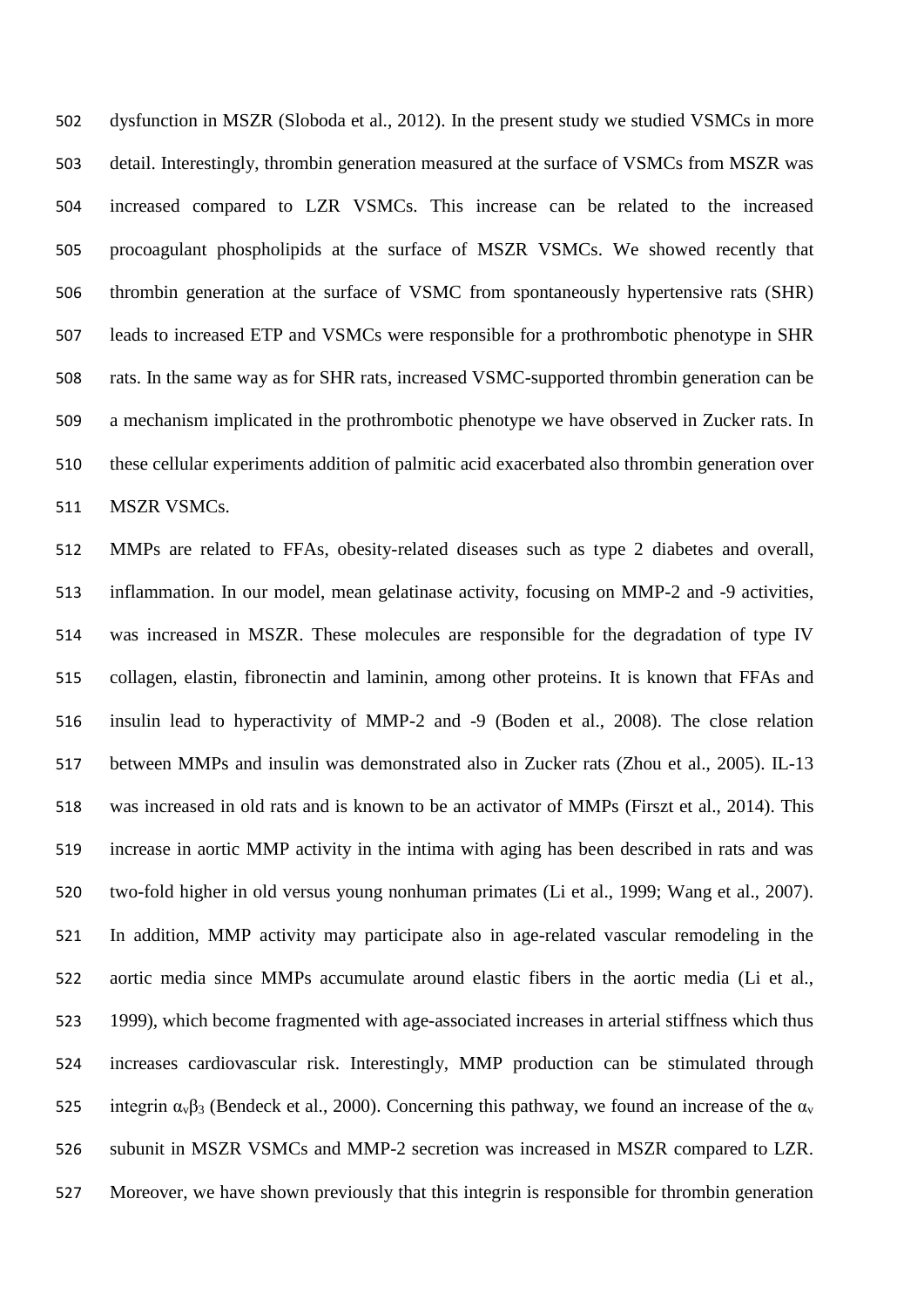supported by VSMCs and it argues for its role in vascular remodeling (Mao et al., 2012). Very interestingly all VSMC differentiation markers we tested were downregulated in MSZR and even absent concerning SM-MHC. This illustrates a phenotype switch from contractile to secreting VSMCs occurring in vascular diseases such as atherosclerosis (Lacolley et al., 2012).

 In conclusion, our study demonstrates in MetS a prothrombotic phenotype of the blood compartment reinforced by procoagulant properties of the vascular wall. Regarding the mechanisms, fibrinogen contributes to this hypercoagulable phenotype in plasma at an early stage of MetS. Leptin and adiponectin exert moderate opposite effects on thrombin generation precluding a major contribution of adipokines. An increase in proinflammatory cytokines likely increased MMP activity inducing a VSMC dedifferentiated phenotype exhibiting procoagulant properties. An increase in FFAs contributes to the increased thrombin generation both in plasma and at the surface of VSMCs. Plasma from MSZR and palmitic acid elicit additive procoagulant effects. The potential benefit of direct thrombin inhibitors should be investigated both on haemostatic balance in blood compartments and on the cellular phenotypic modulation within the vessel wall, and MMP production in MetS and its complications with aging.

## **Acknowledgments**

 We are extremely grateful to Anne-Laure Leblanc for technical assistance, Cecile Lakomy for her help in thrombin generation experiments, Walid Chayouâ and Gideon van der Stelt for their help in the analysis of the SEM pictures, Dr Xuegen Zhao for his expert assistance with the SAM work and Dr Abigail Langton for her advice regarding *in situ* gelatin zymography.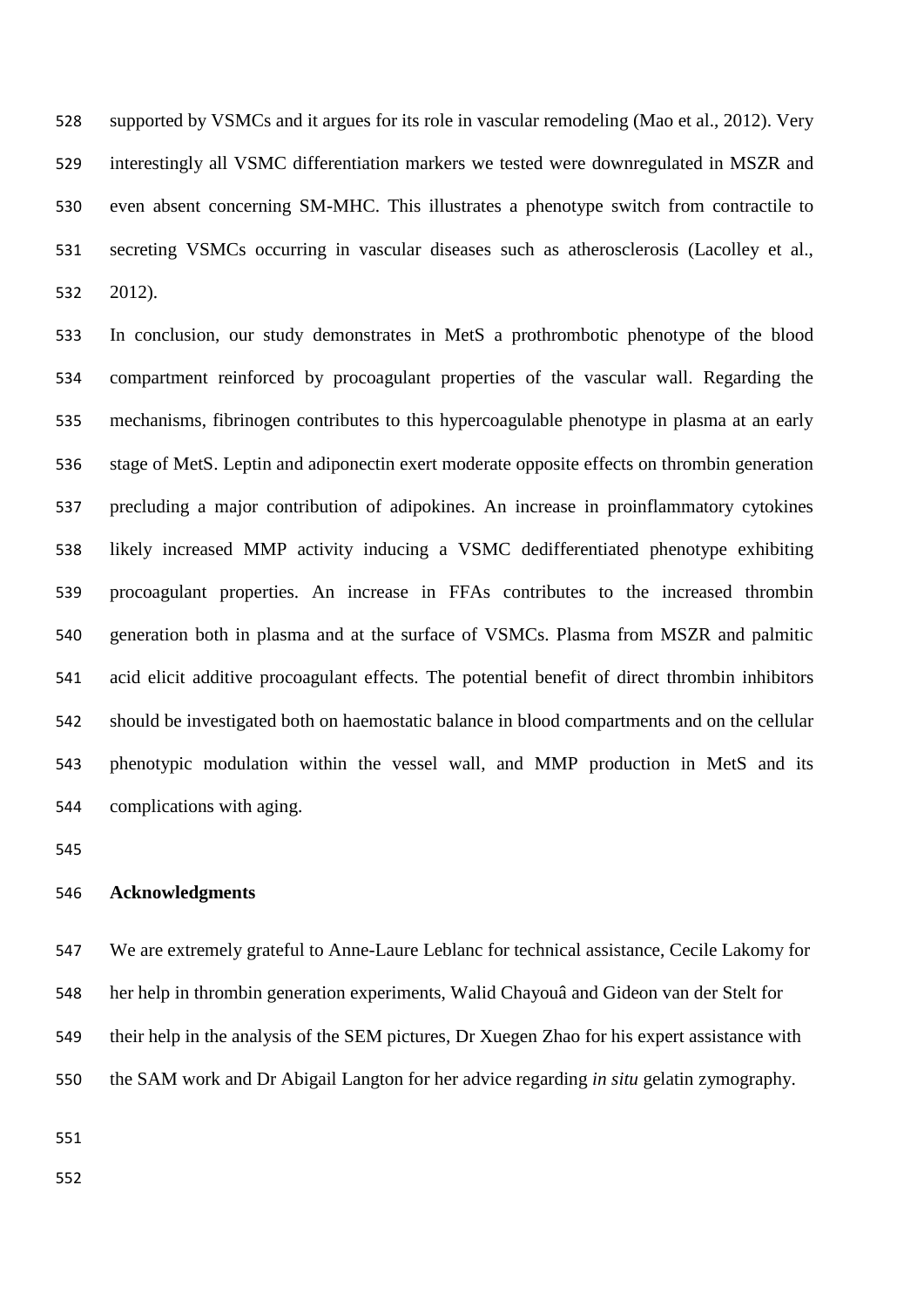## **References**

- Ait Aissa, K., Lagrange, J., Mohamadi, A., Louis, H., Houppert, B., Challande, P., Wahl, D.,
- Lacolley, P., and Regnault, V. (2015). Vascular smooth muscle cells are responsible for a prothrombotic phenotype of spontaneously hypertensive rat arteries. Arterioscler. Thromb. Vasc. Biol. *35*, 930–937.
- Alessi, M.-C., and Juhan-Vague, I. (2008). Metabolic syndrome, haemostasis and thrombosis. Thromb. Haemost. *99*, 995–1000.
- Begbie, M., Notley, C., Tinlin, S., Sawyer, L., and Lillicrap, D. (2000). The Factor VIII acute phase response requires the participation of NFkappaB and C/EBP. Thromb. Haemost. *84*, 216–222.
- Beijers, H.J.B.H., Ferreira, I., Spronk, H.M.H., Bravenboer, B., Dekker, J.M., Nijpels, G., ten
- Cate, H., and Stehouwer, C.D.A. (2010). Body composition as determinant of thrombin
- generation in plasma: the Hoorn study. Arterioscler. Thromb. Vasc. Biol. *30*, 2639–2647.
- Bendeck, M.P., Irvin, C., Reidy, M., Smith, L., Mulholland, D., Horton, M., and Giachelli,
- C.M. (2000). Smooth muscle cell matrix metalloproteinase production is stimulated via alpha(v)beta(3) integrin. Arterioscler. Thromb. Vasc. Biol. *20*, 1467–1472.
- Boden, G., Song, W., Pashko, L., and Kresge, K. (2008). In vivo effects of insulin and free fatty acids on matrix metalloproteinases in rat aorta. Diabetes *57*, 476–483.
- Bourin, M.C. (1987). [Effect of rabbit thrombomodulin on the inhibition of thrombin by the antithrombin-heparin complex: role of the acid domain of thrombomodulin]. Comptes Rendus Académie Sci. Sér. III Sci. Vie *304*, 173–176.
- Cesari, M., Pahor, M., and Incalzi, R.A. (2010). Plasminogen activator inhibitor-1 (PAI-1): a key factor linking fibrinolysis and age-related subclinical and clinical conditions. Cardiovasc. Ther. *28*, e72–e91.
- Chen, Y.-J., Zhang, L.-Q., Wang, G.-P., Zeng, H., Lü, B., Shen, X.-L., Jiang, Z.-P., and Chen, F.-P. (2008). Adiponectin inhibits tissue factor expression and enhances tissue factor pathway inhibitor expression in human endothelial cells. Thromb. Haemost. *100*, 291–300.
- Dandona, P., Aljada, A., Chaudhuri, A., Mohanty, P., and Garg, R. (2005). Metabolic
- syndrome: a comprehensive perspective based on interactions between obesity, diabetes, and inflammation. Circulation *111*, 1448–1454.
- Dinarello, C.A. (2011). Interleukin-1 in the pathogenesis and treatment of inflammatory diseases. Blood *117*, 3720–3732.
- Dinarello, C.A., Simon, A., and van der Meer, J.W.M. (2012). Treating inflammation by blocking interleukin-1 in a broad spectrum of diseases. Nat. Rev. Drug Discov. *11*, 633–652.
- Firszt, R., Francisco, D., Church, T.D., Thomas, J.M., Ingram, J.L., and Kraft, M. (2014).
- Interleukin-13 induces collagen type-1 expression through matrix metalloproteinase-2 and
- transforming growth factor-β1 in airway fibroblasts in asthma. Eur. Respir. J. *43*, 464–473.
- Gabriel, D.A., Muga, K., and Boothroyd, E.M. (1992). The effect of fibrin structure on
- fibrinolysis. J. Biol. Chem. *267*, 24259–24263.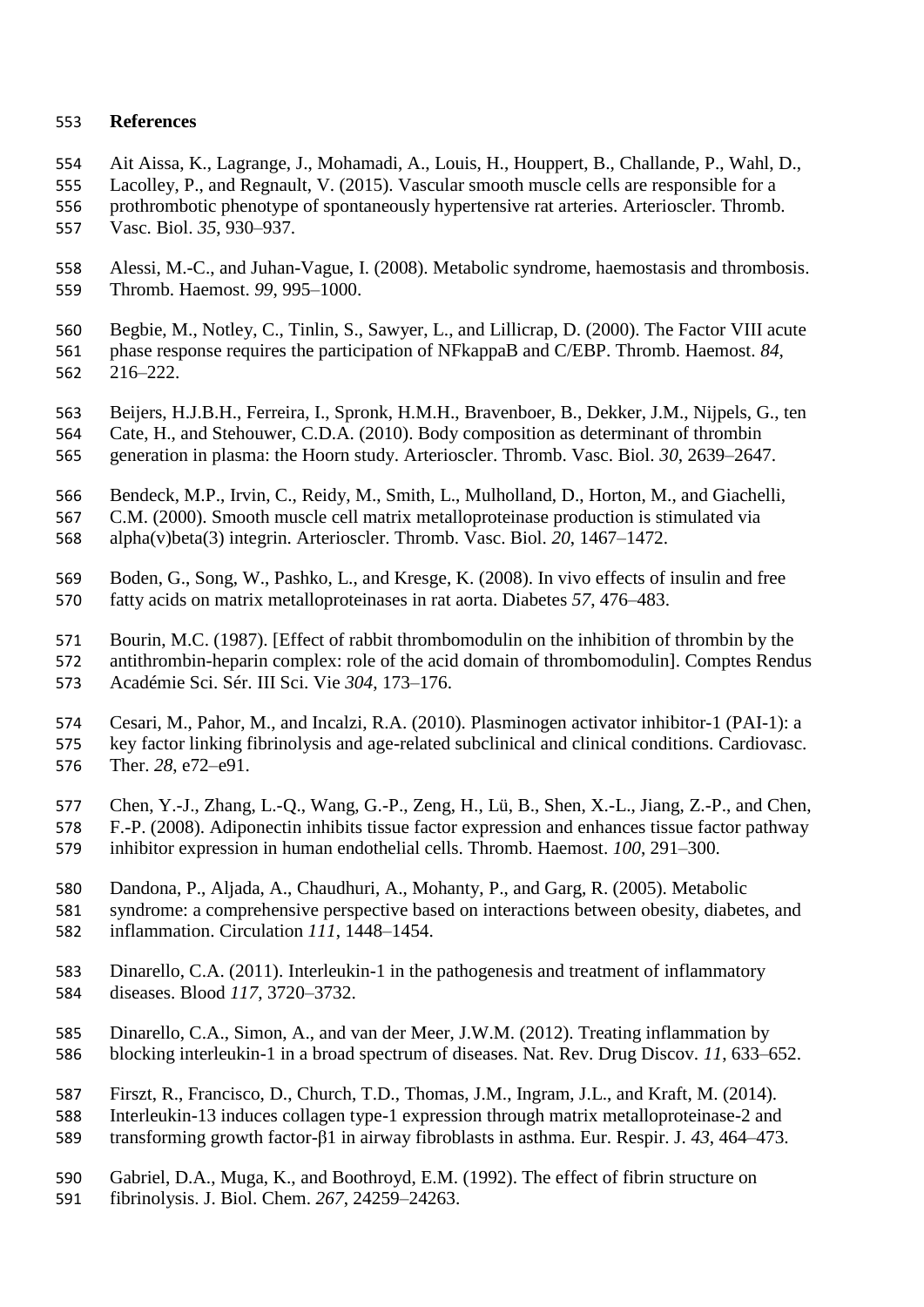- Godin, J.-P., Ross, A.B., Cléroux, M., Pouteau, E., Montoliu, I., Moser, M., and Kochhar, S.
- (2013). Natural carbon isotope abundance of plasma metabolites and liver tissue differs
- between diabetic and non-diabetic Zucker diabetic fatty rats. PloS One *8*, e74866.
- Halcox, J.P.J., Donald, A.E., Ellins, E., Witte, D.R., Shipley, M.J., Brunner, E.J., Marmot,
- M.G., and Deanfield, J.E. (2009). Endothelial function predicts progression of carotid intima-media thickness. Circulation *119*, 1005–1012.
- Hotary, K.B., Yana, I., Sabeh, F., Li, X.-Y., Holmbeck, K., Birkedal-Hansen, H., Allen, E.D.,
- Hiraoka, N., and Weiss, S.J. (2002). Matrix metalloproteinases (MMPs) regulate fibrin-
- invasive activity via MT1-MMP-dependent and -independent processes. J. Exp. Med. *195*, 295–308.
- Konings, J., Govers-Riemslag, J.W.P., Philippou, H., Mutch, N.J., Borissoff, J.I., Allan, P.,
- Mohan, S., Tans, G., Ten Cate, H., and Ariëns, R.A.S. (2011). Factor XIIa regulates the structure of the fibrin clot independently of thrombin generation through direct interaction with fibrin. Blood *118*, 3942–3951.
- Konstantinides, S., Schäfer, K., Koschnick, S., and Loskutoff, D.J. (2001). Leptin-dependent platelet aggregation and arterial thrombosis suggests a mechanism for atherothrombotic disease in obesity. J. Clin. Invest. *108*, 1533–1540.
- Kotronen, A., Joutsi-Korhonen, L., Sevastianova, K., Bergholm, R., Hakkarainen, A.,
- Pietiläinen, K.H., Lundbom, N., Rissanen, A., Lassila, R., and Yki-Järvinen, H. (2011).
- Increased coagulation factor VIII, IX, XI and XII activities in non-alcoholic fatty liver
- disease. Liver Int. Off. J. Int. Assoc. Study Liver *31*, 176–183.
- Kumar, R., Béguin, S., and Hemker, H.C. (1994). The influence of fibrinogen and fibrin on thrombin generation--evidence for feedback activation of the clotting system by clot bound
- thrombin. Thromb. Haemost. *72*, 713–721.
- Lacolley, P., Regnault, V., Nicoletti, A., Li, Z., and Michel, J.-B. (2012). The vascular smooth muscle cell in arterial pathology: a cell that can take on multiple roles. Cardiovasc. Res. *95*, 194–204.
- Lee, S., Park, Y., Dellsperger, K.C., and Zhang, C. (2011). Exercise training improves
- endothelial function via adiponectin-dependent and independent pathways in type 2 diabetic mice. Am. J. Physiol. Heart Circ. Physiol. *301*, H306–H314.
- Li, Z., Froehlich, J., Galis, Z.S., and Lakatta, E.G. (1999). Increased expression of matrix metalloproteinase-2 in the thickened intima of aged rats. Hypertens. Dallas Tex 1979 *33*, 116– 123.
- Libby, P., Ordovas, J.M., Auger, K.R., Robbins, A.H., Birinyi, L.K., and Dinarello, C.A.
- (1986). Endotoxin and tumor necrosis factor induce interleukin-1 gene expression in adult
- human vascular endothelial cells. Am. J. Pathol. *124*, 179–185.
- Lim, H.S., Lip, G.Y.H., and Blann, A.D. (2004). Plasma von Willebrand factor and the
- development of the metabolic syndrome in patients with hypertension. J. Clin. Endocrinol. Metab. *89*, 5377–5381.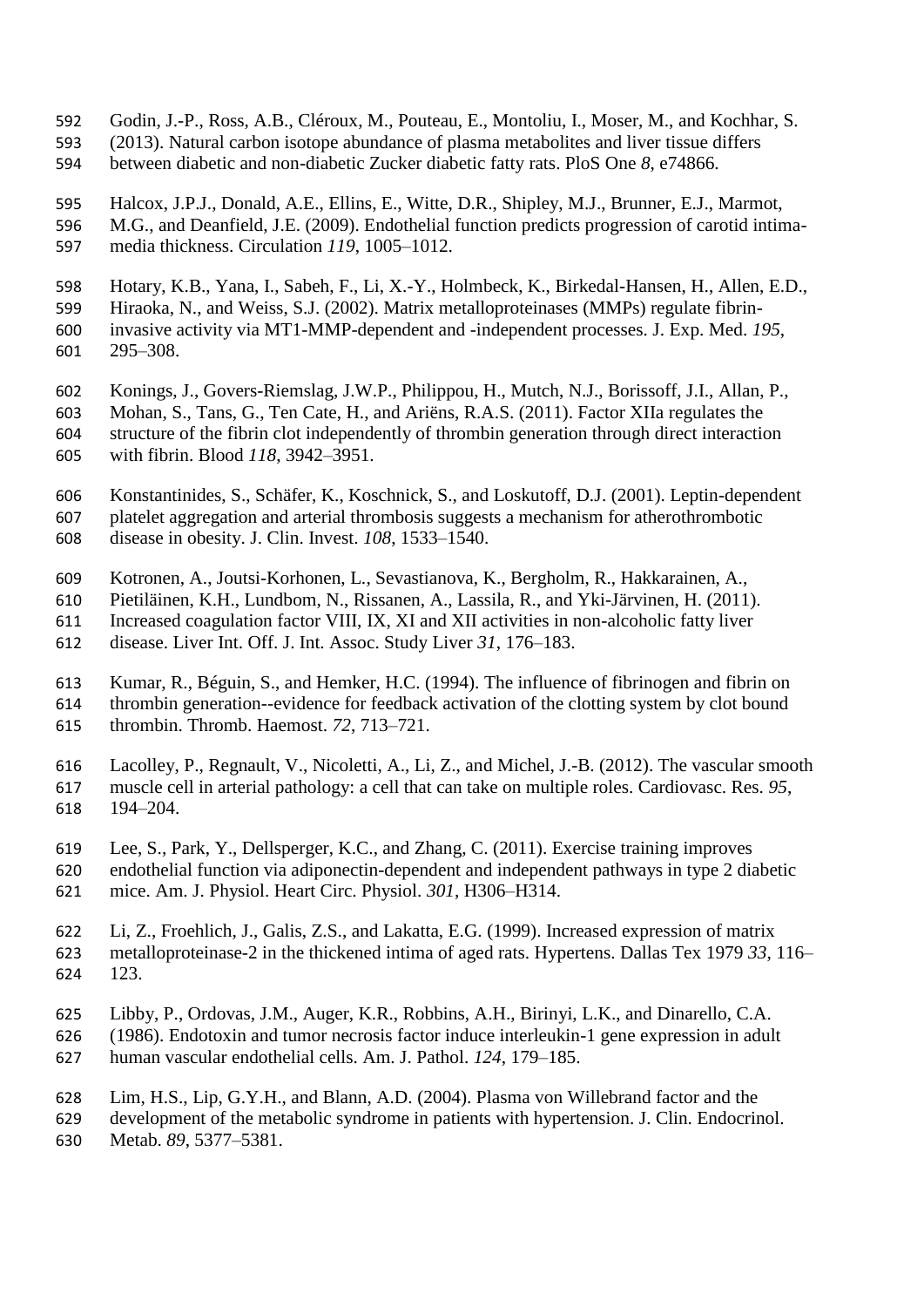- Lominadze, D., Dean, W.L., Tyagi, S.C., and Roberts, A.M. (2010). Mechanisms of
- fibrinogen-induced microvascular dysfunction during cardiovascular disease. Acta Physiol. Oxf. Engl. *198*, 1–13.
- Lu, P., Liu, J., Liu, N., Guo, F., Ji, Y., and Pang, X. (2011). Pro-inflammatory effect of fibrinogen and FDP on vascular smooth muscle cells by IL-6, TNF-α and iNOS. Life Sci. *88*, 839–845.
- Mao, X., Said, R., Louis, H., Max, J.-P., Bourhim, M., Challande, P., Wahl, D., Li, Z.,
- Regnault, V., and Lacolley, P. (2012). Cyclic stretch-induced thrombin generation by rat vascular smooth muscle cells is mediated by the integrin αvβ3 pathway. Cardiovasc. Res. *96*, 513–523.
- Matsuzawa, Y., Funahashi, T., Kihara, S., and Shimomura, I. (2004). Adiponectin and metabolic syndrome. Arterioscler. Thromb. Vasc. Biol. *24*, 29–33.
- Membre, A., Wahl, D., Latger-Cannard, V., Max, J.-P., Lacolley, P., Lecompte, T., and
- Regnault, V. (2008). The effect of platelet activation on the hypercoagulability induced by
- murine monoclonal antiphospholipid antibodies. Haematologica *93*, 566–573.
- Mook, O.R.F., Van Overbeek, C., Ackema, E.G., Van Maldegem, F., and Frederiks, W.M.
- (2003). In situ localization of gelatinolytic activity in the extracellular matrix of metastases of
- colon cancer in rat liver using quenched fluorogenic DQ-gelatin. J. Histochem. Cytochem.
- Off. J. Histochem. Soc. *51*, 821–829.
- Morozumi, T., Sharma, A., and De Nardin, E. (2009). The functional effects of the -455G/A
- polymorphism on the IL-6-induced expression of the beta-fibrinogen gene may be due to linkage disequilibrium with other functional polymorphisms. Immunol. Invest. *38*, 311–323.
- 
- Ninivaggi, M., Apitz-Castro, R., Dargaud, Y., de Laat, B., Hemker, H.C., and Lindhout, T.
- (2012). Whole-blood thrombin generation monitored with a calibrated automated thrombogram-based assay. Clin. Chem. *58*, 1252–1259.
- Pacheco, Y.M., Bermúdez, B., López, S., Abia, R., Villar, J., and Muriana, F.J.G. (2006).
- Ratio of oleic to palmitic acid is a dietary determinant of thrombogenic and fibrinolytic
- factors during the postprandial state in men. Am. J. Clin. Nutr. *84*, 342–349.
- Pandolfi, A., Cetrullo, D., Polishuck, R., Alberta, M.M., Calafiore, A., Pellegrini, G.,
- Vitacolonna, E., Capani, F., and Consoli, A. (2001). Plasminogen activator inhibitor type 1 is increased in the arterial wall of type II diabetic subjects. Arterioscler. Thromb. Vasc. Biol. *21*, 1378–1382.
- Paul, W., Queen, L.R., Page, C.P., and Ferro, A. (2007). Increased platelet aggregation in vivo in the Zucker Diabetic Fatty rat: differences from the streptozotocin diabetic rat. Br. J. Pharmacol. *150*, 105–111.
- Petrini, S., Neri, T., Lombardi, S., Cordazzo, C., Balìa, C., Scalise, V., Paggiaro, P.,
- Pedrinelli, R., and Celi, A. (2016). Leptin induces the generation of procoagulant, tissue
- factor bearing microparticles by human peripheral blood mononuclear cells. Biochim.
- Biophys. Acta *1860*, 1354–1361.
- Phillips, M.S., Liu, Q., Hammond, H.A., Dugan, V., Hey, P.J., Caskey, C.J., and Hess, J.F.
- (1996). Leptin receptor missense mutation in the fatty Zucker rat. Nat. Genet. *13*, 18–19.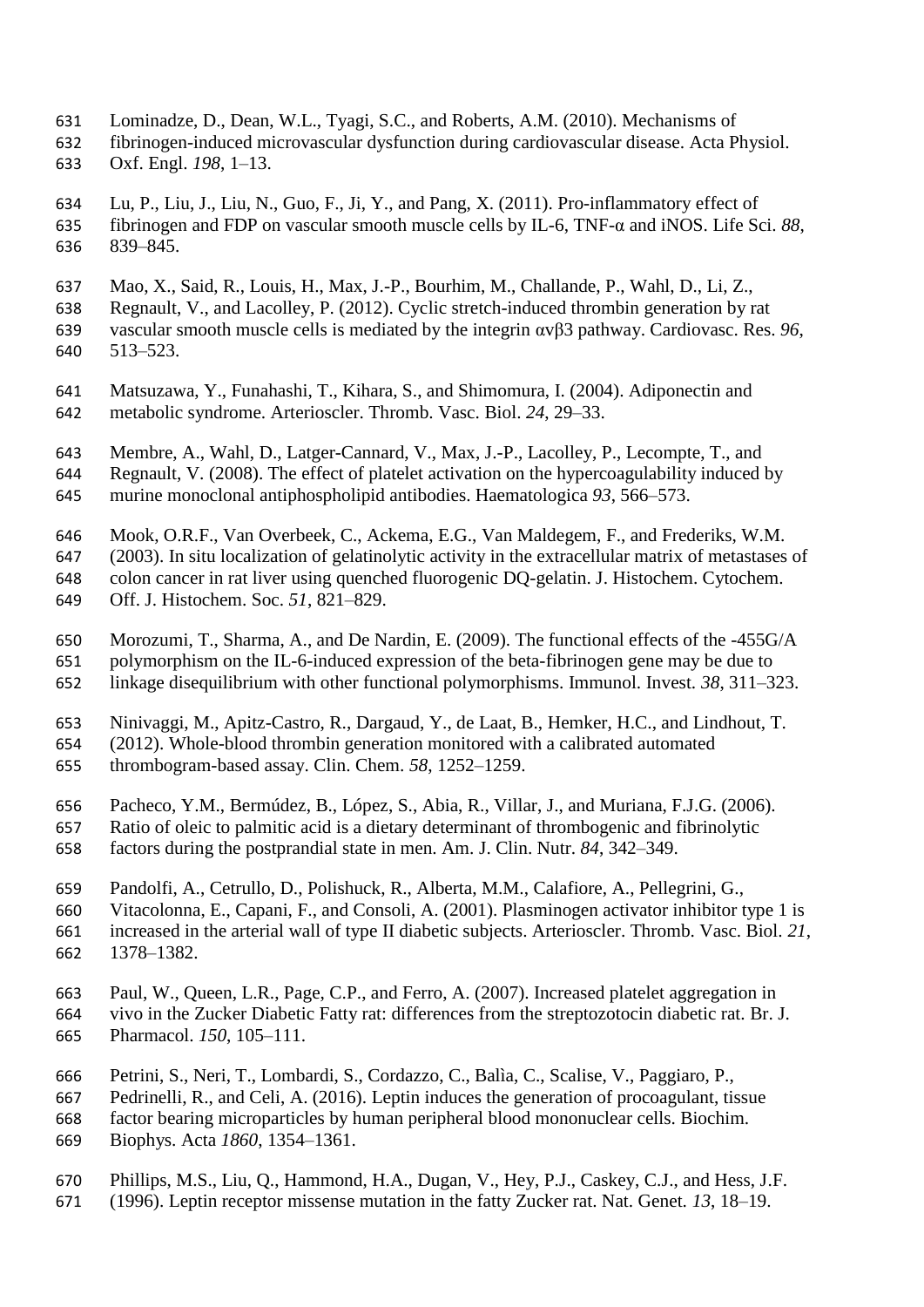- Regnault, V., Hemker, H.C., Wahl, D., and Lecompte, T. (2004). Phenotyping the
- haemostatic system by thrombography--potential for the estimation of thrombotic risk. Thromb. Res. *114*, 539–545.
- Restituto, P., Colina, I., Varo, J.J., and Varo, N. (2010). Adiponectin diminishes platelet aggregation and sCD40L release. Potential role in the metabolic syndrome. Am. J. Physiol. Endocrinol. Metab. *298*, E1072–E1077.
- Ridker, P.M., Everett, B.M., Thuren, T., MacFadyen, J.G., Chang, W.H., Ballantyne, C.,
- Fonseca, F., Nicolau, J., Koenig, W., Anker, S.D., et al. (2017). Antiinflammatory Therapy
- with Canakinumab for Atherosclerotic Disease. N. Engl. J. Med. *377*, 1119–1131.
- Samad, F., Pandey, M., and Loskutoff, D.J. (2001). Regulation of tissue factor gene expression in obesity. Blood *98*, 3353–3358.
- Semeraro, F., Ammollo, C.T., Morrissey, J.H., Dale, G.L., Friese, P., Esmon, N.L., and
- Esmon, C.T. (2011). Extracellular histones promote thrombin generation through platelet-dependent mechanisms: involvement of platelet TLR2 and TLR4. Blood *118*, 1952–1961.
- 
- Shang, J., Chen, Z., Wang, M., Li, Q., Feng, W., Wu, Y., Wu, W., Graziano, M.P., and
- Chintala, M. (2014). Zucker Diabetic Fatty rats exhibit hypercoagulability and accelerated thrombus formation in the Arterio-Venous shunt model of thrombosis. Thromb. Res. *134*, 433–439.
- Shrestha, C., Ito, T., Kawahara, K., Shrestha, B., Yamakuchi, M., Hashiguchi, T., and
- Maruyama, I. (2013). Saturated fatty acid palmitate induces extracellular release of histone
- H3: a possible mechanistic basis for high-fat diet-induced inflammation and thrombosis.
- Biochem. Biophys. Res. Commun. *437*, 573–578.
- Simon, J.A., Hodgkins, M.L., Browner, W.S., Neuhaus, J.M., Bernert, J.T., and Hulley, S.B. (1995). Serum fatty acids and the risk of coronary heart disease. Am. J. Epidemiol. *142*, 469– 476.
- Sloboda, N., Fève, B., Thornton, S.N., Nzietchueng, R., Regnault, V., Simon, G., Labat, C.,
- Louis, H., Max, J.-P., Muscat, A., et al. (2012). Fatty acids impair endothelium-dependent
- vasorelaxation: a link between obesity and arterial stiffness in very old Zucker rats. J. Gerontol. A. Biol. Sci. Med. Sci. *67*, 927–938.
- Sonnenberg, G.E., Krakower, G.R., and Kissebah, A.H. (2004). A novel pathway to the manifestations of metabolic syndrome. Obes. Res. *12*, 180–186.
- Suehiro, A., Wakabayashi, I., Uchida, K., Yamashita, T., and Yamamoto, J. (2012). Impaired spontaneous thrombolytic activity measured by global thrombosis test in males with metabolic syndrome. Thromb. Res. *129*, 499–501.
- Wagenvoord, R.J., Hendrix, H.H., Kai, H., and Hemker, H.C. (1994). A chromogenic test to determine the procoagulant phospholipids in platelet-rich plasma and whole blood. Thromb. Haemost. *72*, 582–587.
- Wakil, S.J., and Abu-Elheiga, L.A. (2009). Fatty acid metabolism: target for metabolic
- syndrome. J. Lipid Res. *50*, S138–S143.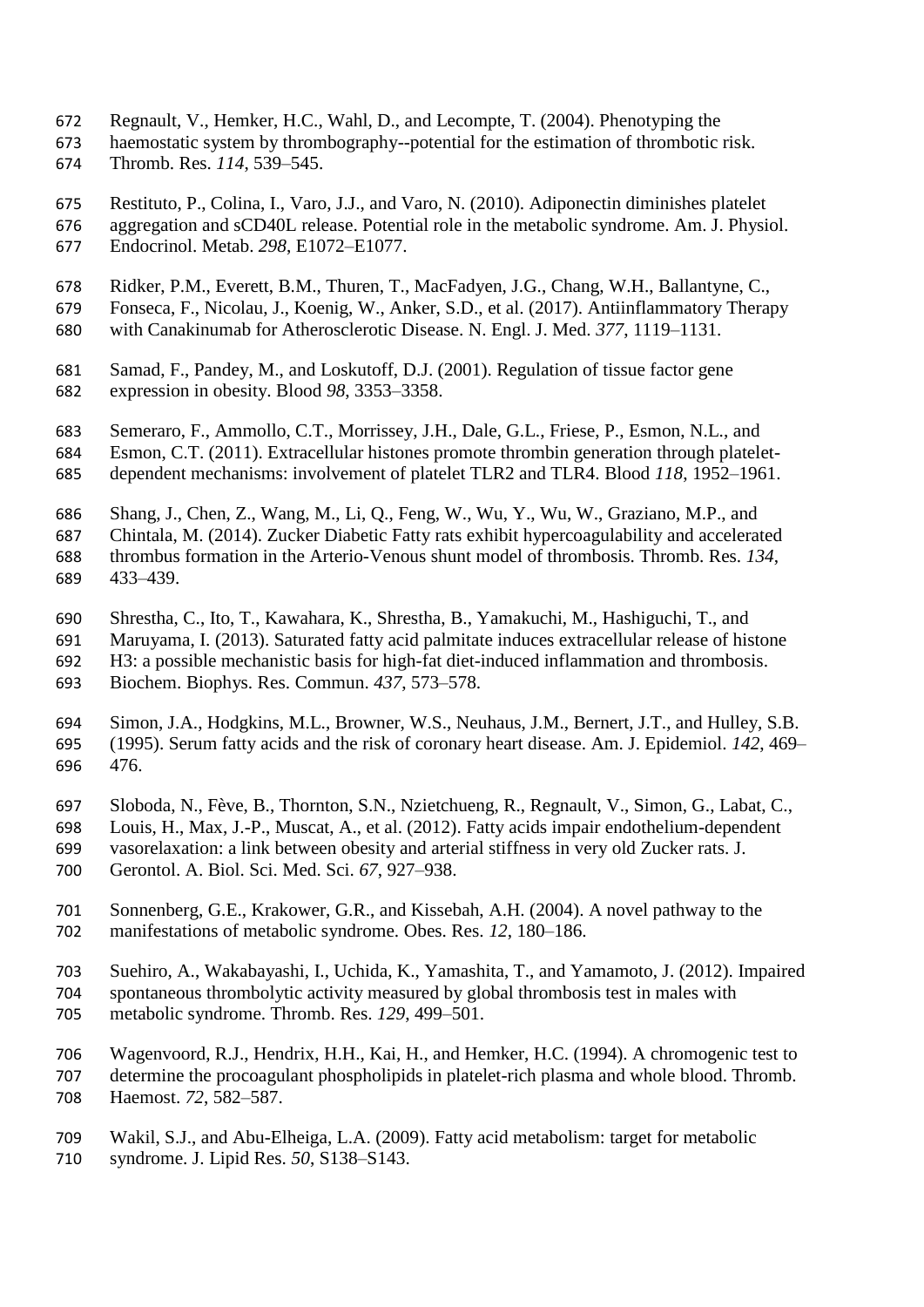- Wang, M., Zhang, J., Jiang, L.-Q., Spinetti, G., Pintus, G., Monticone, R., Kolodgie, F.D.,
- Virmani, R., and Lakatta, E.G. (2007). Proinflammatory profile within the grossly normal aged human aortic wall. Hypertens. Dallas Tex 1979 *50*, 219–227.
- Wang, M.Y., Zhou, Y.T., Newgard, C.B., and Unger, R.H. (1996). A novel leptin receptor isoform in rat. FEBS Lett. *392*, 87–90.
- Wanninger, J., Walter, R., Bauer, S., Eisinger, K., Schäffler, A., Dorn, C., Weiss, T.S.,
- Hellerbrand, C., and Buechler, C. (2011). MMP-9 activity is increased by adiponectin in
- primary human hepatocytes but even negatively correlates with serum adiponectin in a rodent
- model of non-alcoholic steatohepatitis. Exp. Mol. Pathol. *91*, 603–607.
- Weiss, T.W., Arnesen, H., and Seljeflot, I. (2013). Components of the interleukin-6 transsignalling system are associated with the metabolic syndrome, endothelial dysfunction and arterial stiffness. Metabolism. *62*, 1008–1013.
- Wolberg, A.S. (2007). Thrombin generation and fibrin clot structure. Blood Rev. *21*, 131– 142.
- Zhou, Y.-P., Madjidi, A., Wilson, M.E., Nothhelfer, D.A., Johnson, J.H., Palma, J.F.,
- Schweitzer, A., Burant, C., Blume, J.E., and Johnson, J.D. (2005). Matrix metalloproteinases
- contribute to insulin insufficiency in Zucker diabetic fatty rats. Diabetes *54*, 2612–2619.
-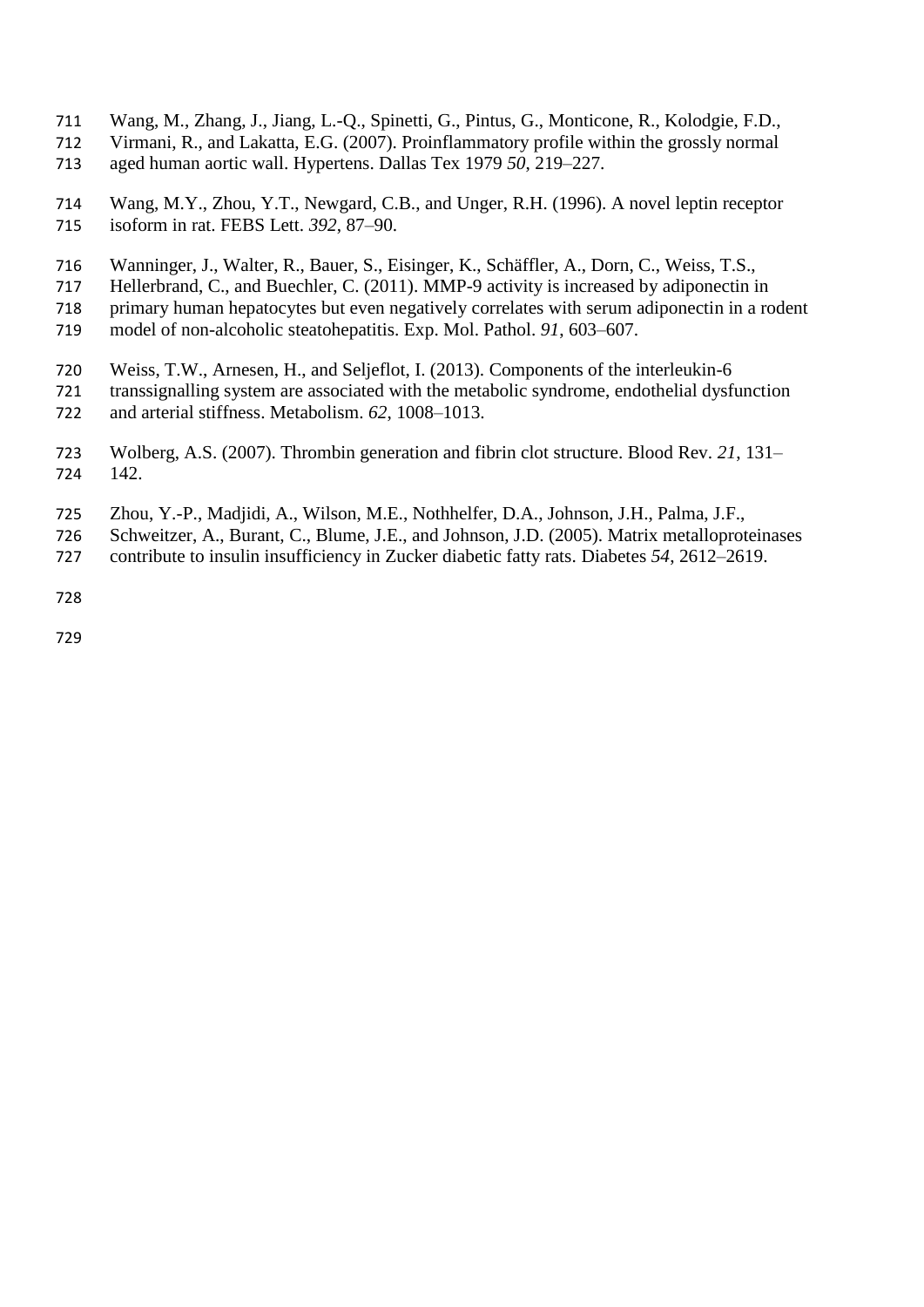**Figure legends**

 **Figure 1: Platelet aggregation, thrombin generation and fibrinolysis in LZR and MSZR rats.** (A) Mean maximum aggregation in washed platelets in response to collagen (5 µg/ml) 733 and in (B) platelet-rich plasma (PRP) in response to ADP (5  $\mu$ M), with the platelet count 734 adjusted to  $200\times10^9$  platelets/l. (C) Calibrated automated thrombinography (CAT) in rat plasma. Mean thrombin generation curves in platelet free plasma (PFP) triggered by 5 pM tissue factor in LZR and MSZR at 25 and 80 weeks of age. (D) Endogenous thrombin potential (ETP) in PFP and PRP of 25 and 80 week-old LZR and MSZR, expressed as ratios of values for 25 week-old LZR. (E) Ultrastructure of fibrin fibers was visualized by scanning electron microscopy. Pictures were made at 10.000x magnification. (F, G) Fiber thickness and fiber density of fibrin clot in LZR and MSZR. (H) ELISA results of PAI-1 measured in PFP (n=17-19). (I) Representative curves of fibrinolytic tests in PFP in LZR and MSZR. (J, K) Half-lysis time and maximal lysis speed of fibrinolytic tests in LZR and MSZR. Results are 743 mean  $\pm$  standard error of the mean  $(n=7-11)$ . \*  $p<0.05$  *vs* LZR at the same age; #  $p<0.05$  *vs* 25 week-old rats in the same strain.

 **Figure 2: Effect of fibrinogen, adipokines and free fatty acids on thrombin generation.** (A) Correlation between ETP and plasma fibrinogen concentration of 25 and 80 week-old 748 LZR and MSZR,  $(r = 0.069, p = 0.01)$ . (B) ETP values in 25 week-old LZR platelet free plasma supplemented with 0.5, 1.0, 2.0 or 2.5 g/l fibrinogen. (C to F) ETP values, expressed as ratios of values in presence of adipokines or free fatty acids to those obtained with no addition for each group, in platelet free plasma supplemented with 0.05, 0.1 or 1.0 ng/ml leptin (C), with 2, 4, or 8 µg/ml adiponectin (D), with 0.75, 1.5 or 3 mg/ml of linoleic acid (E) 753 or with 0.75 1.5 or 3 mg/ml of palmitic acid (F). Results are mean  $\pm$  standard error of the 754 mean  $(n=11-16)$ . \*  $p<0.05$  vs no addition.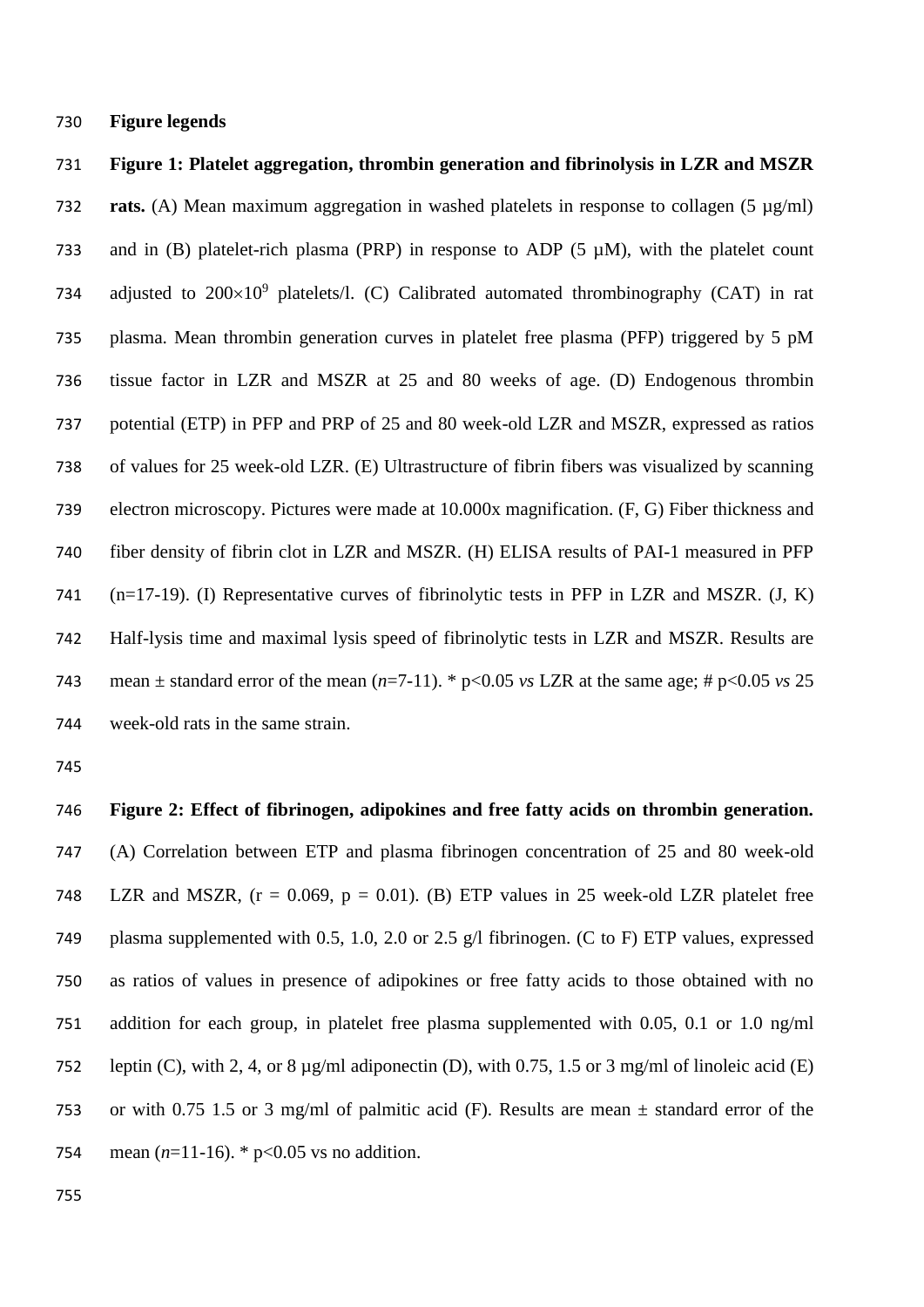**Figure 3: Plasma cytokine array in Zucker rats.** (A) Cytokine arrays of pooled platelet free plasma from 25 and 80 week-old MSZR and LZR. Relative chemoluminescence compared to 25 week-old LZR was measured. (B) Unchanged cytokines, (C) cytokines modified with age, (D) with MetS, or (E) both with MetS and age. ELISAs results for IL-1β (F) and IL-13 (G) measured in PFP (n=14-18), results are mean ± standard error of the mean, \* p<0.05 *vs* LZR at the same age; # p<0.05 *vs* 25 week-old rats in the same strain. VEGF, [vascular endothelial](http://en.wikipedia.org/wiki/Vascular_endothelial_growth_factor)  [growth factor;](http://en.wikipedia.org/wiki/Vascular_endothelial_growth_factor) CINC-1, [cytokine-induced neutrophil chemoattractant 1;](http://www.ncbi.nlm.nih.gov/pubmed/12517731) CINC-3, cytokine- induced neutrophil chemoattractant 3; GM-CSF, granulocyte macrophage colony stimulating factor; MIP, Macrophage Inflammatory Protein; MIG, C-X-C motif ligand 9; IP-10, interferon gamma-induced protein 10; CNTF, ciliary neurotrophic factor; INFγ, interferon γ; IL, interleukin.

 **Figure 4: Role of smooth muscle cells in thrombin generation.** (A) ETP values measured at the surface of vascular smooth muscle cells (VSMCs) from LZR and MSZR, with LZR or MSZR platelet free plasma (PFP), and with or without 1.5 g/l exogenous added palmitic acid 771 (PAL). Results are mean  $\pm$  standard error of the mean, n=3 with 6 wells per condition per experiment. \* p<0.05 vs LZR VSMC, # p<0.05 vs LRZ PFP and LRZ VMSC. (B) VSMC associated procoagulant activity reported as phosphatidylserine (PS) equivalent in LRZ and MSZR. Results are mean ± standard error of the mean (n=25). \* p<0.05 *vs* LZR. (C) Typical 775 Western blot and (D) quantification analysis of VSMC differentiation markers ( $\alpha$ SMA, SM-776 MHC and smoothelin) and integrin subunits ( $\alpha_v$  and  $\beta_3$ ) in cultured VSMCs. Results, 777 expressed as fold change vs VSMCs from LZR, are mean  $\pm$  standard error of the mean (n=6). \* p<0.05, MSZR *vs* LZR. (E) Representative images of gelatinolytic metalloproteinase activity in the aorta was measured using *in situ* gelatin zymography for each group of Zucker rats. Fluorescence as marker for intra-plaque gelatinolytic activity was quantified. Nuclei were visualized by DAPI staining. (F) Average wall fluorescence of the gelatinolytic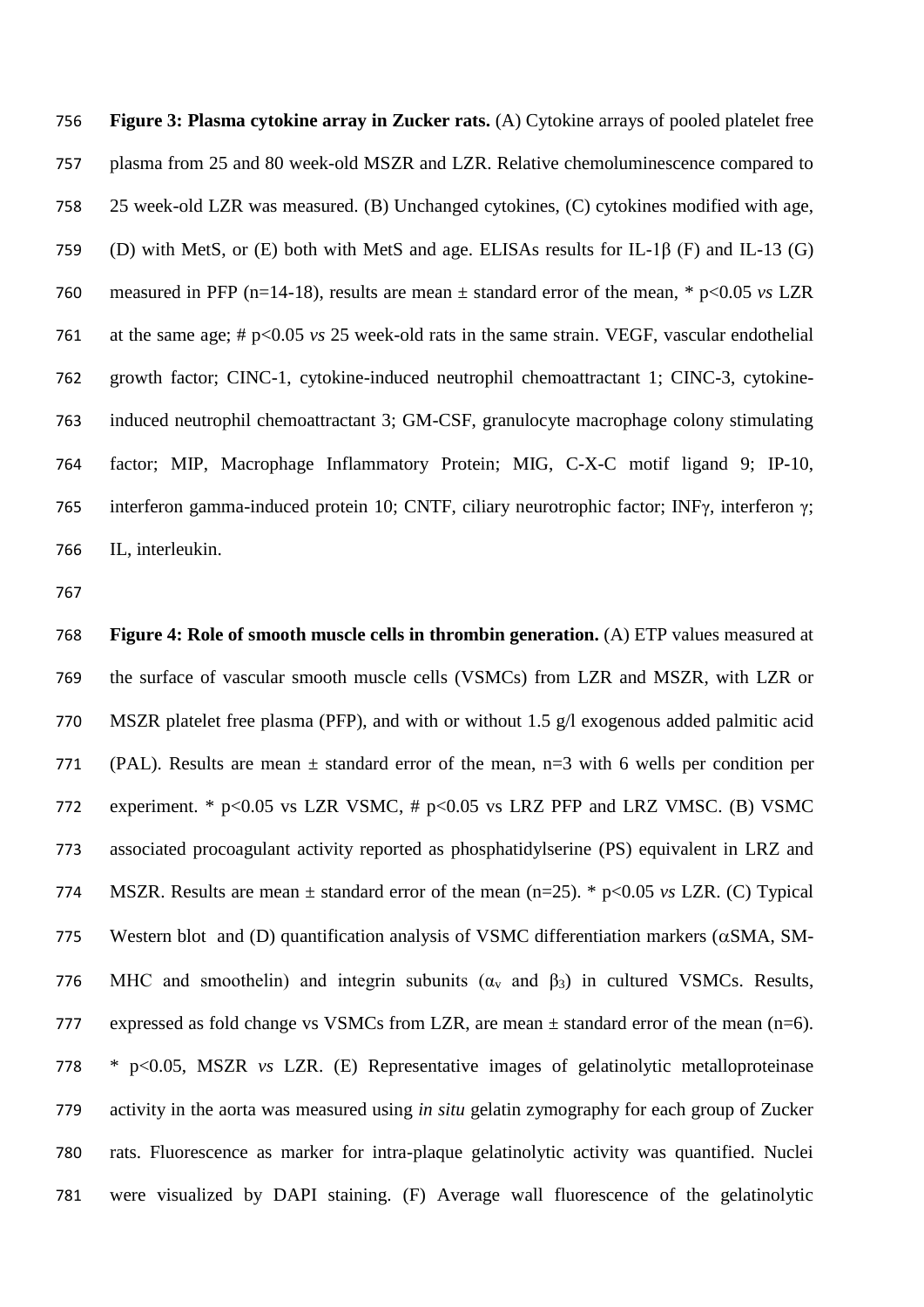- metalloproteinase activity in the aorta. (G) Representative images of zymography gels of LZR and MSZR VSCMCs supernatant at 4h, 8h and 20h. (H) Relative MMP-2 activity in LZR and MSZR VSMC supernatant at 4h, 8h and 20h. Results are mean ± standard error of the mean
- (*n*=5). \* p<0.05, MSZR *vs* LZR. ELISAs results of MMP-9 (I) and VCAM-1 (J) measured in
- PFP (n= 17-22). \* p<0.05 *vs* LZR at the same age; # p<0.05 *vs* 25 week-old rats in the same
- strain.
-